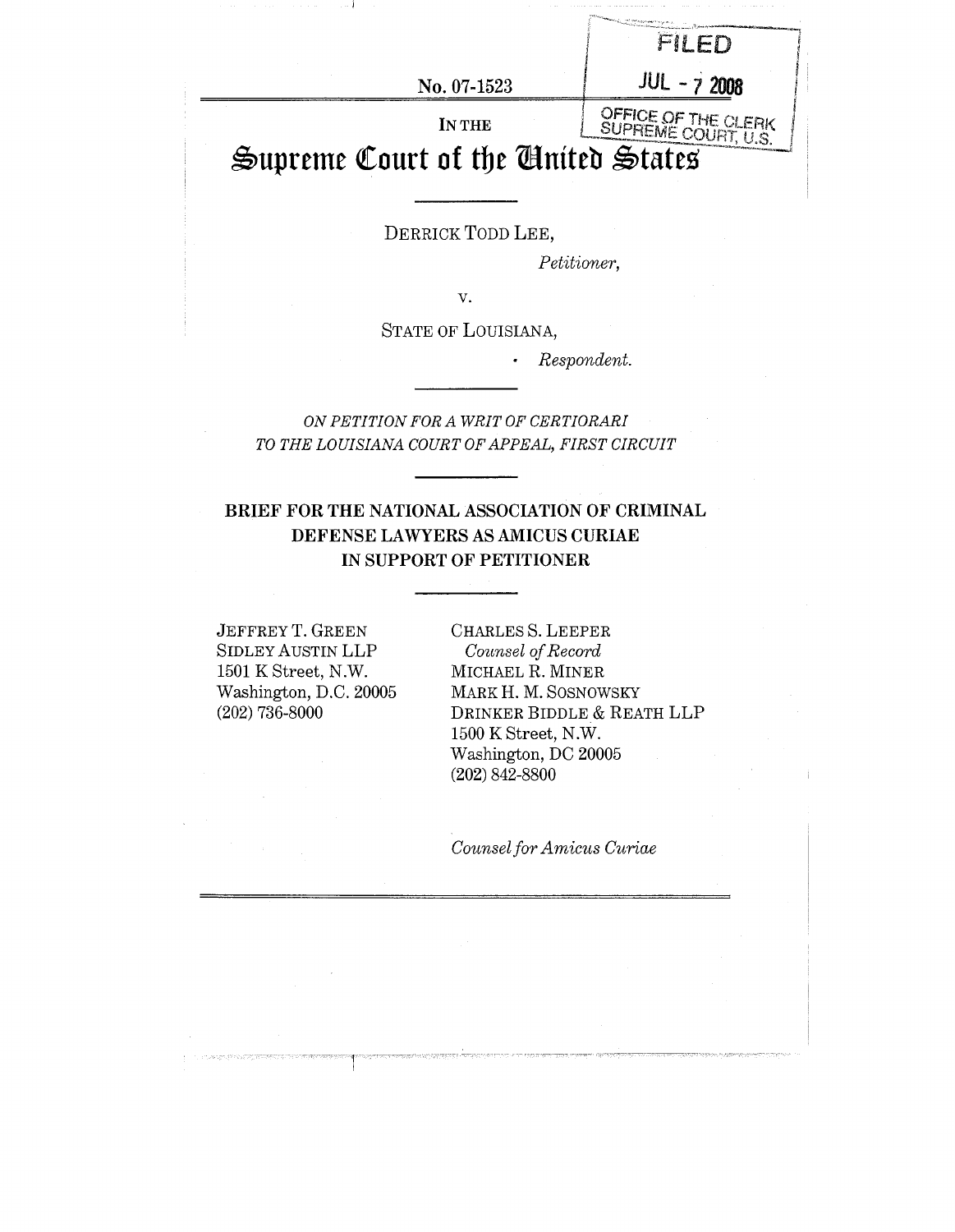# **QUESTION PRESENTED**

Whether the Sixth Amendment right to jury trial, as applied to the States through the Fourteenth Amendment, allows a criminal conviction based on a non-unanimous jury verdict.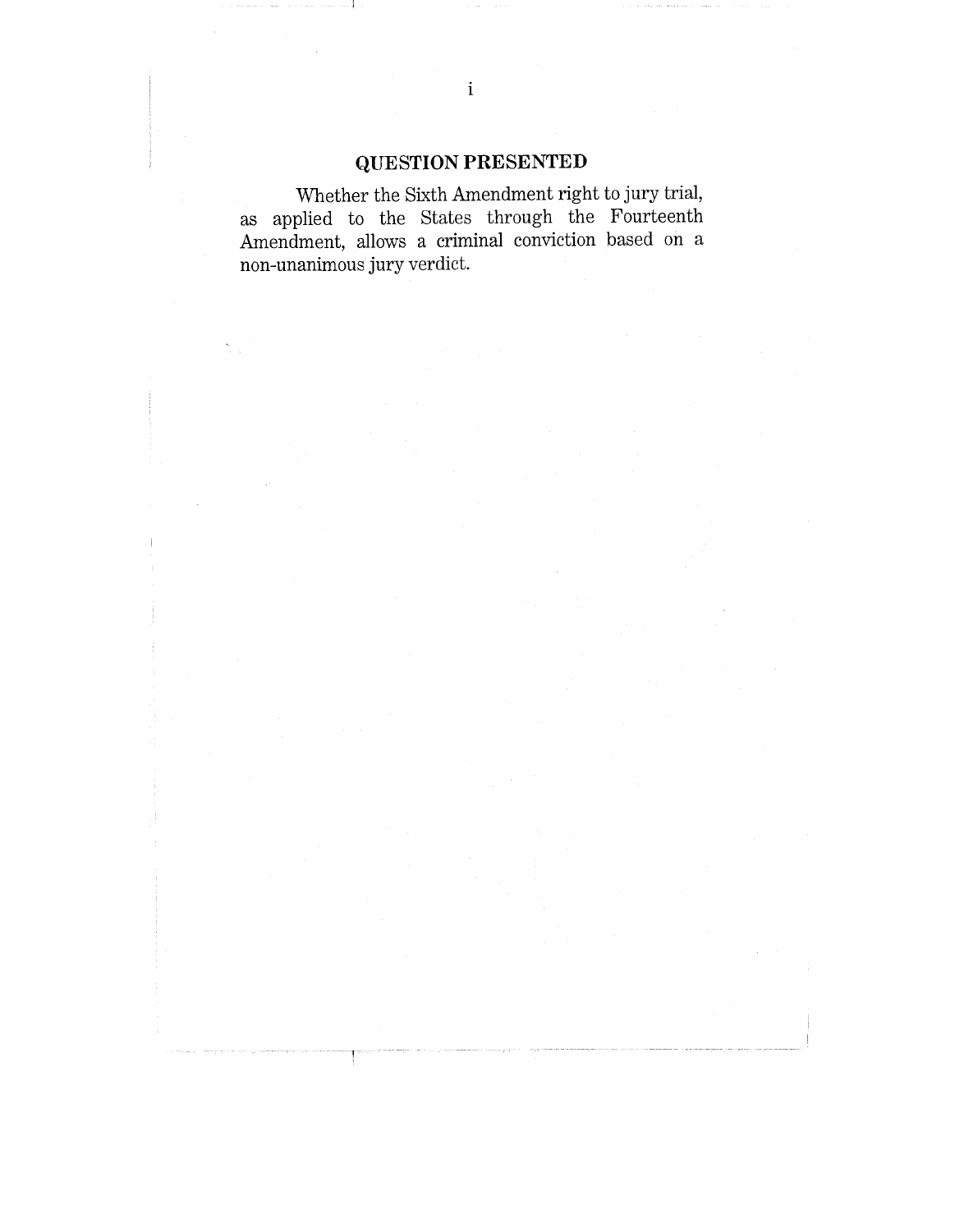# **TABLE OF CONTENTS**

|    | REASONS FOR GRANTING THE PETITION3                                                                                                                                                              |
|----|-------------------------------------------------------------------------------------------------------------------------------------------------------------------------------------------------|
| I. | The Louisiana Statute, As Endorsed By Apodaca<br>and Johnson, Runs Counter To The Historically<br>Recognized Constitutional Protections Of Trial By<br>Jury And The Reasonable Doubt Standard 4 |
| П. | A Substantial Body Of Post-Apodaca Case Law<br>Demonstrates That The Court's Assumptions<br>And Hunches Regarding Jury Behavior Were                                                            |
|    | III. Empirical Research On The Behavior Of Juries<br>Confirms The Wisdom Of The Historical                                                                                                      |
|    | IV. The Louisiana Statute Dilutes The Reasonable<br>Doubt Standard For Defendants Accused Of                                                                                                    |
| V. | The Majority-Verdict Scheme Severely<br>Disadvantages Defendants During Jury                                                                                                                    |
|    | VI. Allowing Conviction On The Basis Of Non-<br>Unanimous Juries Is Inherently Coercive And                                                                                                     |
|    |                                                                                                                                                                                                 |
|    |                                                                                                                                                                                                 |

.<br>The first continue in the second start of the second property supports

 $\bar{1}$ 

 $\bar{\lambda}$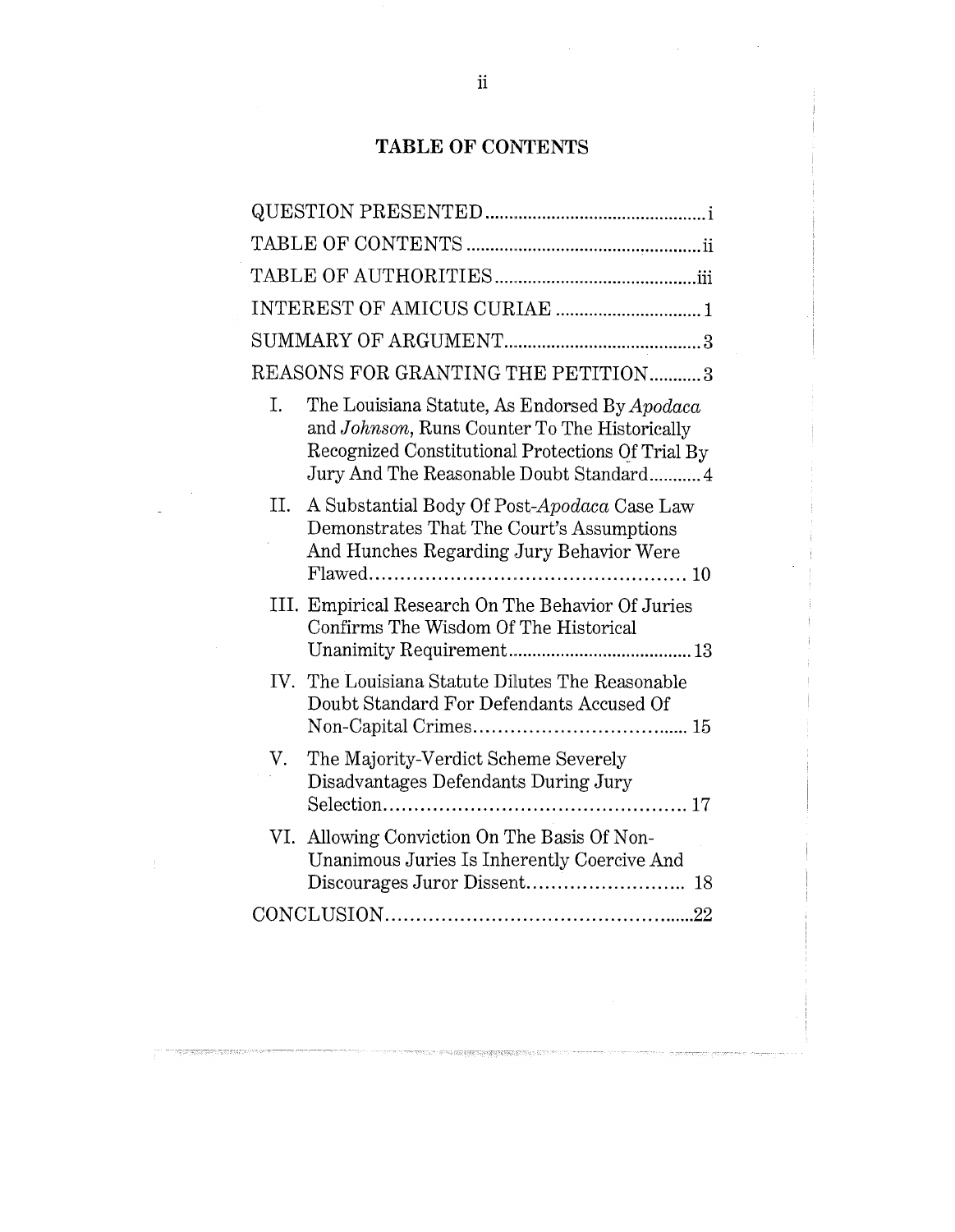# **TABLE OF AUTHORITIES**

# **FEDERAL CASES**

| Apodaca v. Oregon, 406 U.S. 404 (1972) passim                    |
|------------------------------------------------------------------|
| Apprendi v. New Jersey, 530 U.S. 466 (2000) 1, 2                 |
| Burch v. Louisiana, 441 U.S. 130 (1979) 8, 16, 21                |
| Cunningham v. California, 549 U.S. 270 (2007) 9                  |
| Duncan v. Louisiana, 391 U.S. 145 (1968)3, 4, 5, 6               |
|                                                                  |
| In re Hoare, 155 F.3d 937 (8th Cir. 1998)13                      |
| Johnson v. Louisiana, 406 U.S. 356 (1972) passim                 |
| Lewis v. United States, 146 U.S. 370 (1892)17                    |
|                                                                  |
| Swain v. Alabama, 380 U.S. 202 (1965) 18                         |
| United States v. Brown, 411 F.2d 930 (7th Cir.<br>$1961)$        |
| United States v. Burgos, 55 F.3d 933 (4th Cir.<br>. 19<br>$1995$ |
| United States v. Correa-Ventura, 6 F.3d 1070                     |
| United States v. Dorsey, 865 F.2d 1275 (D.C. Cir.                |
| United States v. Fioravanti, 412 F.2d 407 (3d<br>$Cir. 1969)$    |
| United States v. Lee, 317 F.3d 26 (1st Cir. 2003)16              |

 $\mathbf{I}$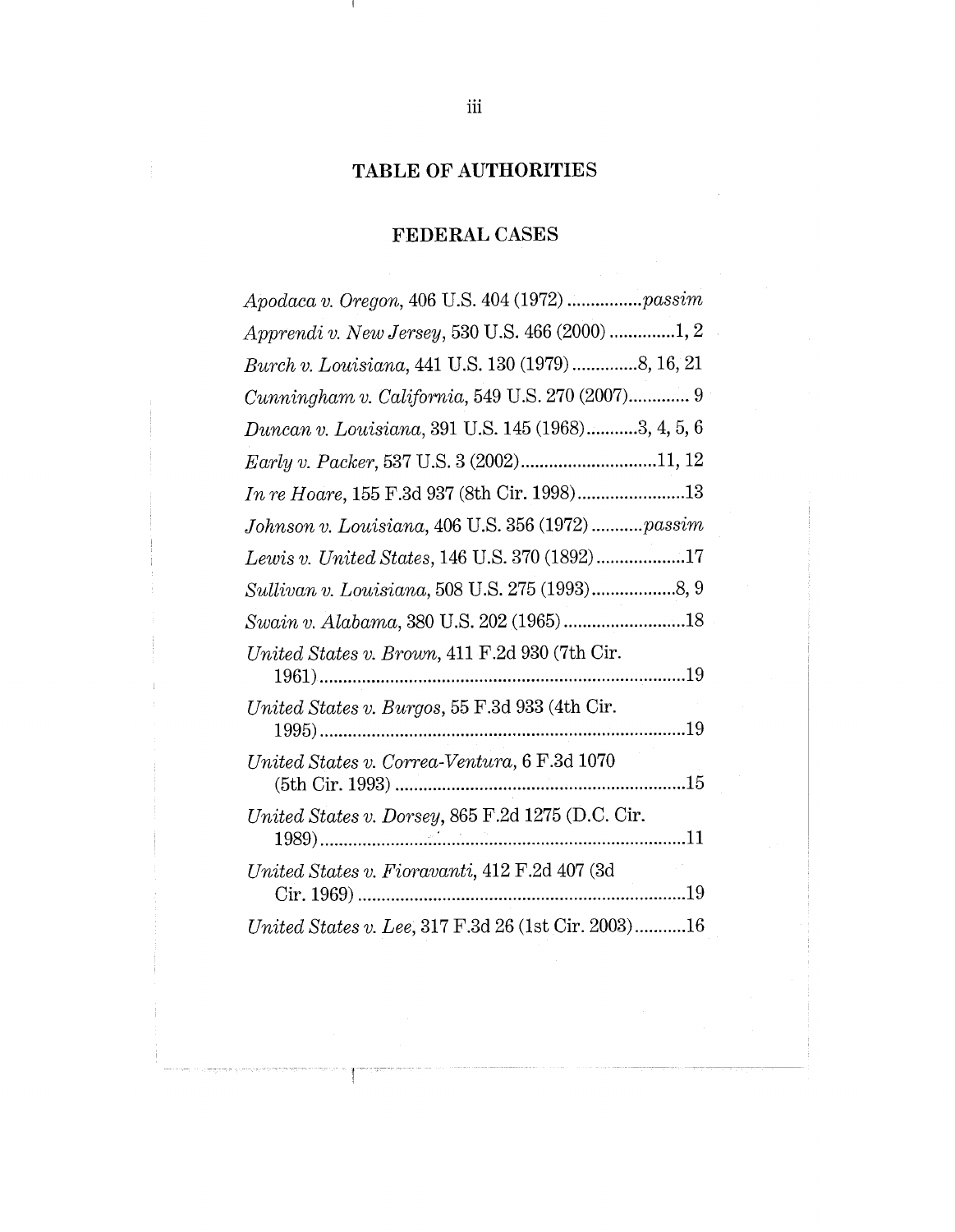| United States v. Norton, 867 F.2d 1354           |
|--------------------------------------------------|
| United States v. O'Brien, 609 F.2d 895 (8th Cir. |
| United States v. Paniagua-Ramos, 135 F.3d 193    |
| United States v. Thomas, 449 F.2d 1177 (D.C.     |
|                                                  |
|                                                  |

# STATE CASES

| Blackwood v. State, 627 S.E.2d 907 (Ga. Ct. App.  |  |
|---------------------------------------------------|--|
|                                                   |  |
| Commonwealth v. Rodriquez, 300 N.E.2d 192         |  |
|                                                   |  |
| Commonwealth v. Spencer, 275 A.2d 299 (Pa.        |  |
|                                                   |  |
|                                                   |  |
|                                                   |  |
| Gearlson v. State, 482 So. 2d 1141 (Miss.1986) 20 |  |
|                                                   |  |
|                                                   |  |
|                                                   |  |
|                                                   |  |
|                                                   |  |

ದರ ಪ್ರಕಟ್ಟಣಗಳು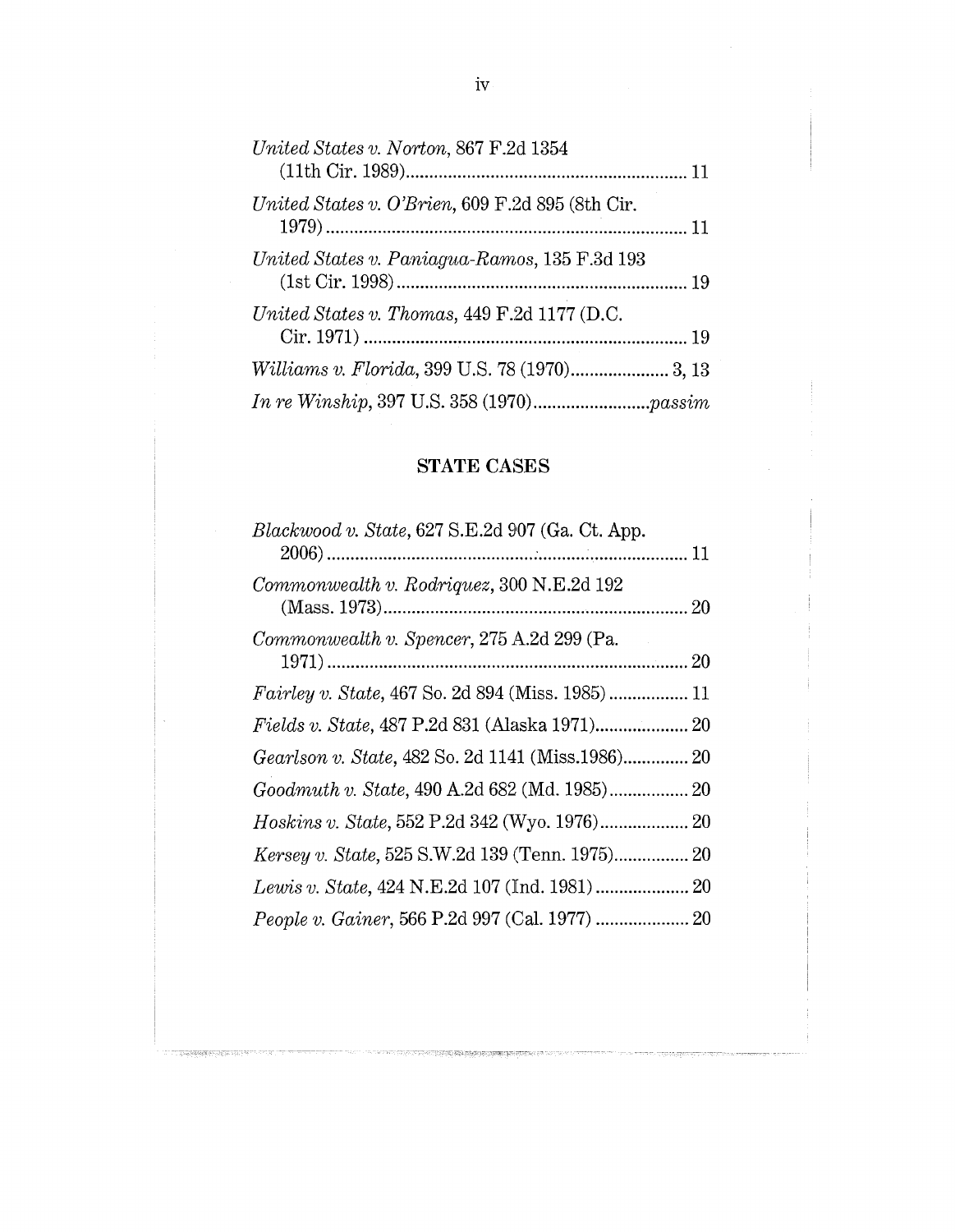| People v. Sullivan, 220 N.W.2d 441 (Mich. 1974) 20  |  |
|-----------------------------------------------------|--|
|                                                     |  |
|                                                     |  |
|                                                     |  |
| State v. Ferguson, 175 N.W.2d 57 (S.D. 1970) 20     |  |
|                                                     |  |
| State v. Garza, 176 N.W.2d 664 (Neb. 1970) 20       |  |
| State v. Howard, 537 N.E.2d 188 (Ohio 1989)20       |  |
| State v. Martin, 211 N.W.2d 765 (Minn. 1973)20      |  |
|                                                     |  |
| State v. Patriarca, 308 A.2d 300 (R.I. 1973)20      |  |
|                                                     |  |
|                                                     |  |
| State v. Thomas, 342 P.2d 197 (Ariz. 1959)20        |  |
|                                                     |  |
|                                                     |  |
| Wilson v. United States, 419 A.2d 353 (D.C. 1980)11 |  |
| Winters v. United States, 317 A.2d 530 (D.C.        |  |
|                                                     |  |

# **CONSTITUTIONAL AND STATUTORY PROVISIONS**

Fed. R. Crim. P. 24 (b)(2) (2008) ......................................18

 $\overline{\mathsf{T}}$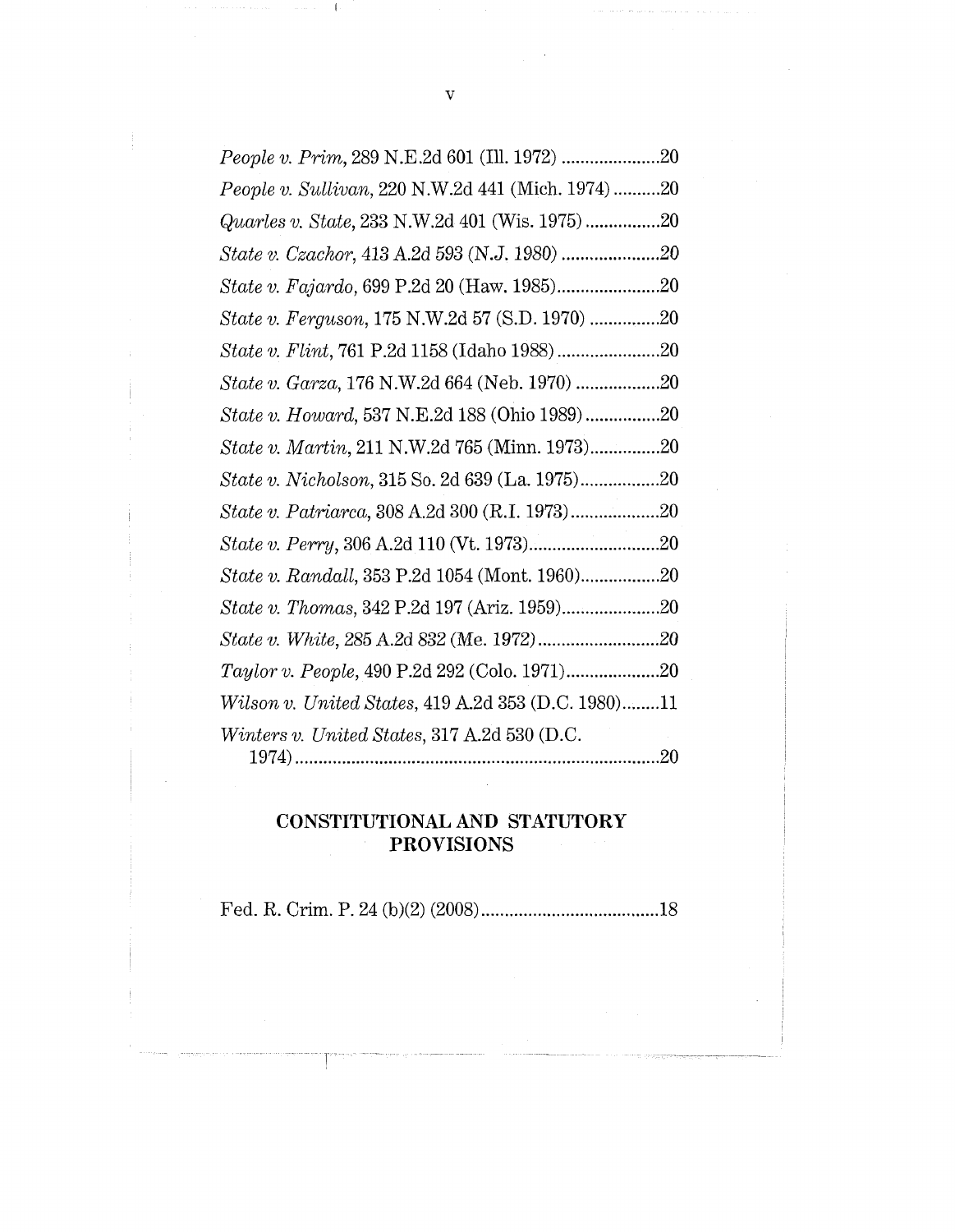# **OTHER AUTHORITIES**

| American Bar Association, Principles for Juries                                                                                          |
|------------------------------------------------------------------------------------------------------------------------------------------|
| Dennis J. Devine et al., Jury Decision Making:<br>45 Years of Empirical Research on<br>Deliberating Groups, 7 Psychol. Pub. Pol'y &      |
| Kim Taylor-Thompson, Empty Votes in Jury<br>Deliberations, 113 Harv. L. Rev. 1261 (2000) 14                                              |
| Reid Hastie et al., INSIDE THE JURY (Harv. Univ.                                                                                         |
| Shari Seidman Diamond et al., Revisiting the<br>Unanimity Requirement: The Behavior of<br>the Non-Unanimous Civil Jury, 100 Nw. U.       |
| Valerie P. Hans, The Power of Twelve: The<br><b>Impact of Jury Size and Unanimity on Civil</b><br>Jury Decision Making, 4 Del. L. Rev. 1 |
|                                                                                                                                          |

n dari 1940) in konkrete en prese unterstate en elektroniken (1950). De han

सम्बद्धाः स्थापनम्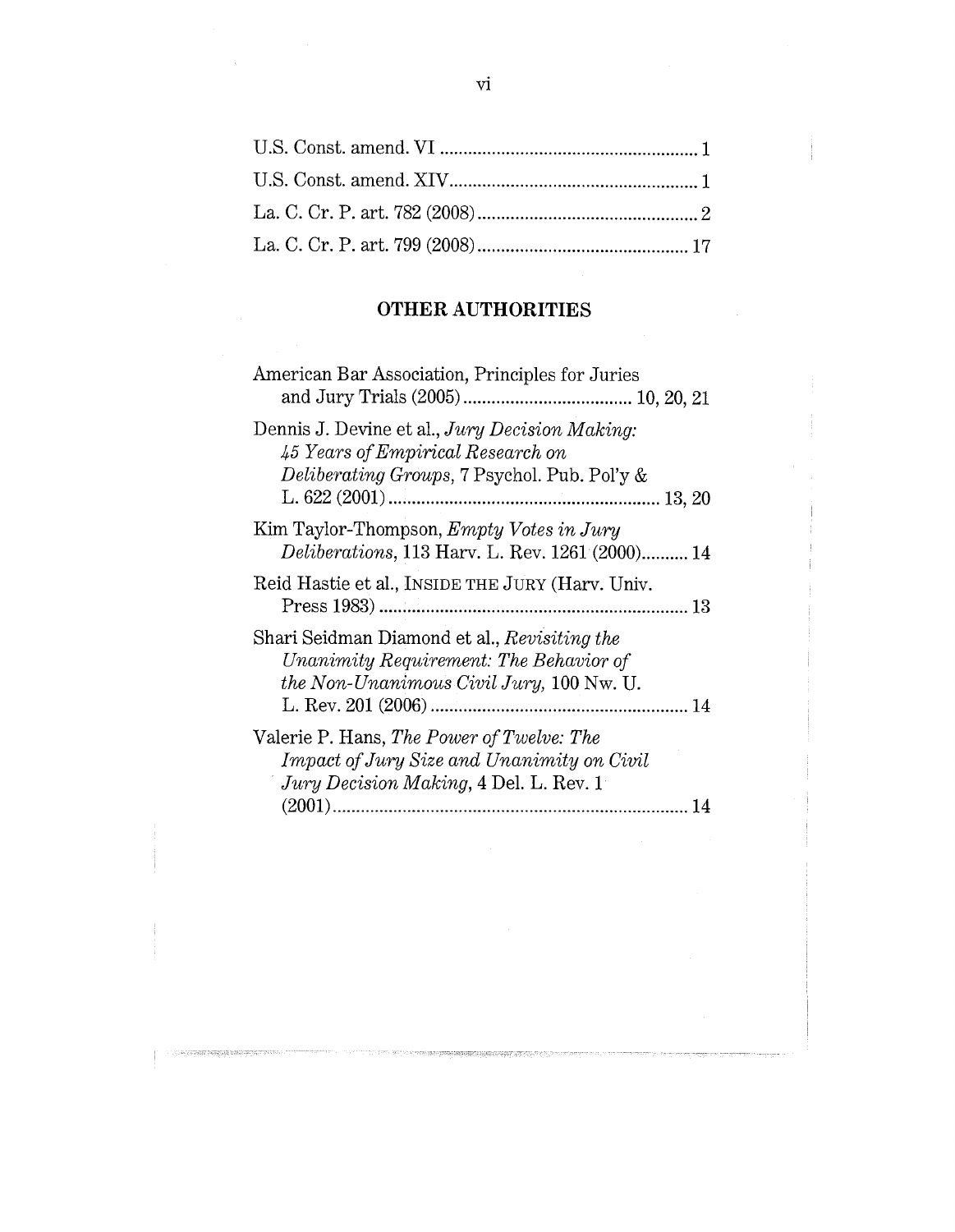### **INTEREST OF AMICUS CURIAE**

The National Association of Criminal Defense Lawyers ("NACDL") is a non-profit organization with more than 12,800 direct members worldwide and 94 state, local, and international affiliate organizations with another  $35,000$  members  $-$  including private criminal defense lawyers, public defenders, active U.S. military defense counsel, law professors and judges committed to preserving fairness within America's criminal justice system. NACDL's mission is to ensure justice and due process for the accused; to foster the integrity, independence, and expertise of the criminal defense profession; and to promote the fair and proper administration of criminal justice.<sup>1</sup>

Few protections are of more "surpassing importance" than the proscription against any deprivation of liberty without due process of law and the guarantee that in all criminal prosecutions, the accused shall enjoy the right to a speedy and public trial, by an impartial jury. *Apprendi v. New Jersey,* 530 U.S. 466, 476-77 (2000); U.S. Const. amends. XIV, VI. This Court has recently reaffirmed not only that "the historical foundation for our recognition of these principles

 $1$  Pursuant to this Court's Rule 37, amicus states that no counsel for any party authored this brief in whole or in part, and no person or entity other than amicus made a monetary contribution to the preparation or submission of the brief. Counsel of record for all parties were timely notified at least ten days prior to filing and have consented to the filing of this brief. A letter of consent executed by Respondent has been filed with the Clerk of the Court and counsel for Petitioner has filed a global consent.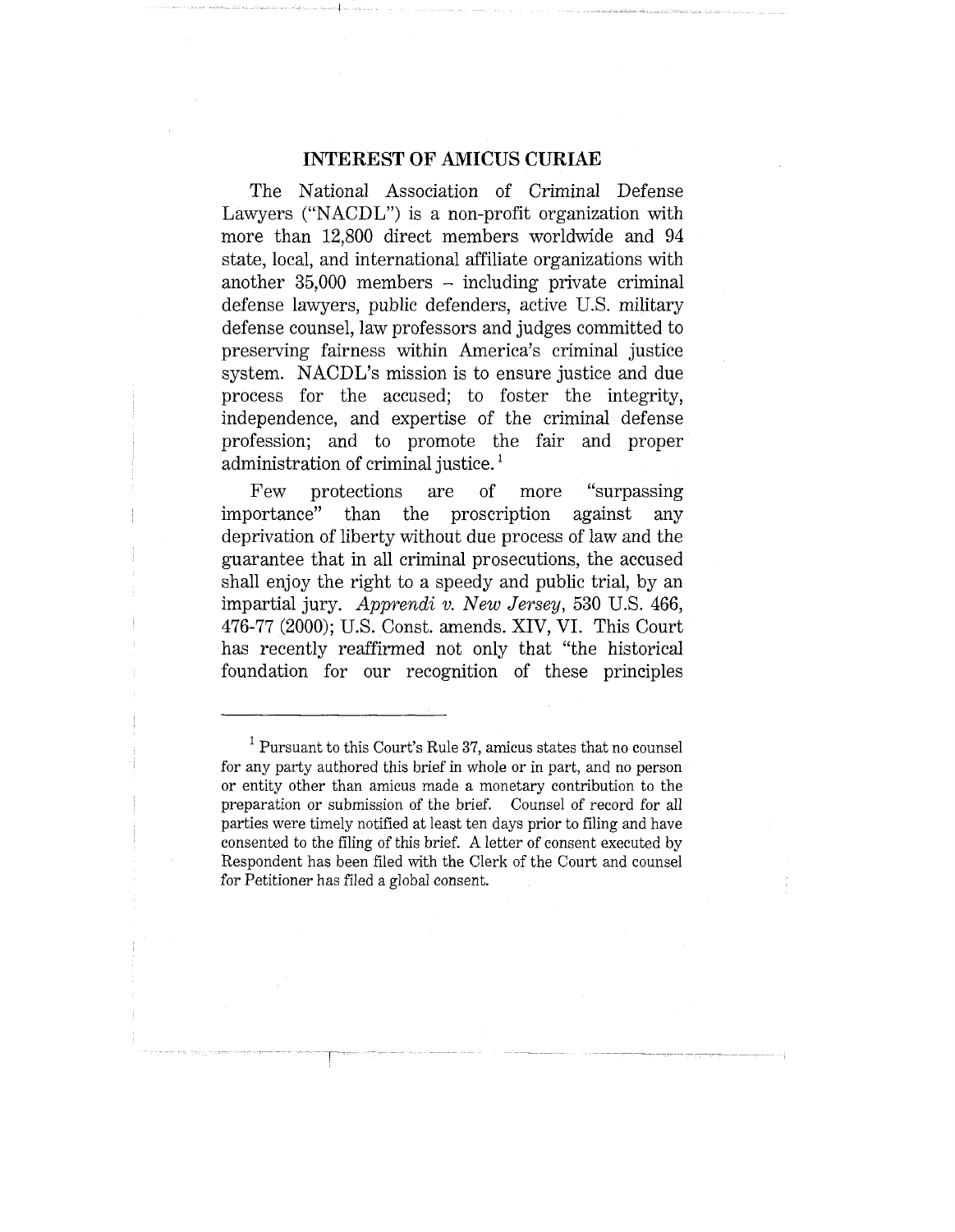extends down centuries into the common law," but also that these protections were instituted principally "to guard against a spirit of oppression and tyranny on the part of rulers" and stands "as the great bulwark of [our] civil liberties and political liberties." *Apprendi,* 530 U.S. at 477 (citations omitted). Thus, "trial by jury has been understood to require that *'the truth of every accusation,* whether preferred in the shape of indictment, information, or appeal, should afterwards be confirmed by the *unanimous* suffrage of twelve of [the defendant's] equals and neighbours *.... '" Id.* (citing 4 W. Blackstone, Commentaries on the Laws of England 343 (1769)) (second emphasis added). "Equally well founded is the companion right to have the jury verdict based on proof *beyond a reasonable doubt." Id.* (emphasis added).

The Louisiana statute at issue here provides that in cases where a defendant is charged with a non-capital offense for which the punishment may be "confinement at hard labor," the State need only persuade ten of twelve jurors to vote guilty in order to secure a conviction. La. C. Cr. P. art. 782 (2008). This statute, which purports to find constitutional refuge in the Court's deeply fractured 4-1-4 opinion in *Apodaca v. Oregon,* 406 U.S. 404 (1972) (upholding the constitutionality of a state statute providing for criminal convictions on the basis of 9-3 jury verdicts), severely diminishes the protections afforded the criminally accused by the right to jury trial and the reasonable doubt standard.

NACDL is in agreement with Petitioner that the Sixth and Fourteenth Amendments prohibit the States from securing criminal convictions on the basis of anything less than a unanimous jury verdict. NACDL submits that the fractured opinion in *Apodaca* is neither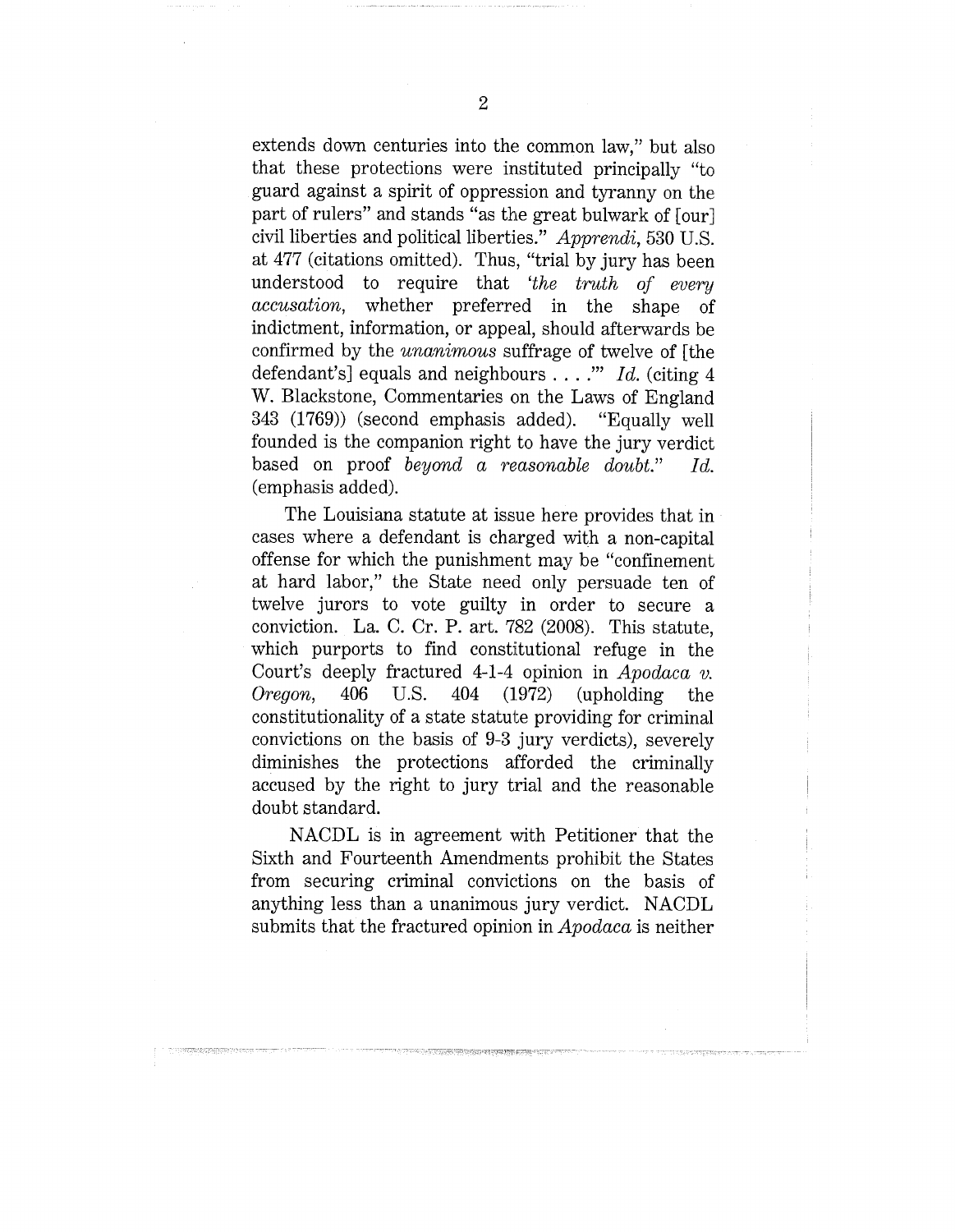sufficiently clear nor sufficiently consonant with intervening opinions of the Court to stand any longer as this Court's ruling on the issue. NACDL respectfully submits that the Court should reaffirm the traditional meaning of the Sixth and Fourteenth Amendments in declaring that Louisiana's non-unanimity rule is unconstitutional.

### **SUMMARY OF ARGUMENT**

Developments in the Court's Sixth and Fourteenth Amendment jurisprudence in the wake of *Apodaca,* the weight of the empirical research conducted in response to *Apodaca,* and the experiences of various trial courts all present compelling grounds for a critical reexamination and abandonment of *Apodaca* as endorsing an unconstitutional abrogation of the rights to due<br>process and a fair trial by jury. Accordingly, the process and a fair trial by jury. NACDL respectfully submits that the Court should grant the petition and reject *Apodaca.*

### **REASONS FOR GRANTING THE PETITION**

This Court has recognized that "[its] decisions interpreting the Sixth Amendment are always subject to reconsideration." *Duncan v. Louisiana,* 391 U.S. 145, 158 n.30 (1968); *see also Williams v. Florida,* 399 U.S. 78, 107 (1970) (Black, J., concurring in part and dissenting in part) (recognizing the Court's "duty to re-<br>examine prior decisions to reach the correct examine prior decisions constitutional meaning in each case"); Petition For Writ of Certiorari at 18-21. Here, where a prior decision of the Court is so misaligned with the historical underpinnings and constitutional stature of the right at issue - specifically, the right of a defendant to be free from conviction except by proof sufficient to convince a jury of defendant's guilt "beyond a reasonable doubt" -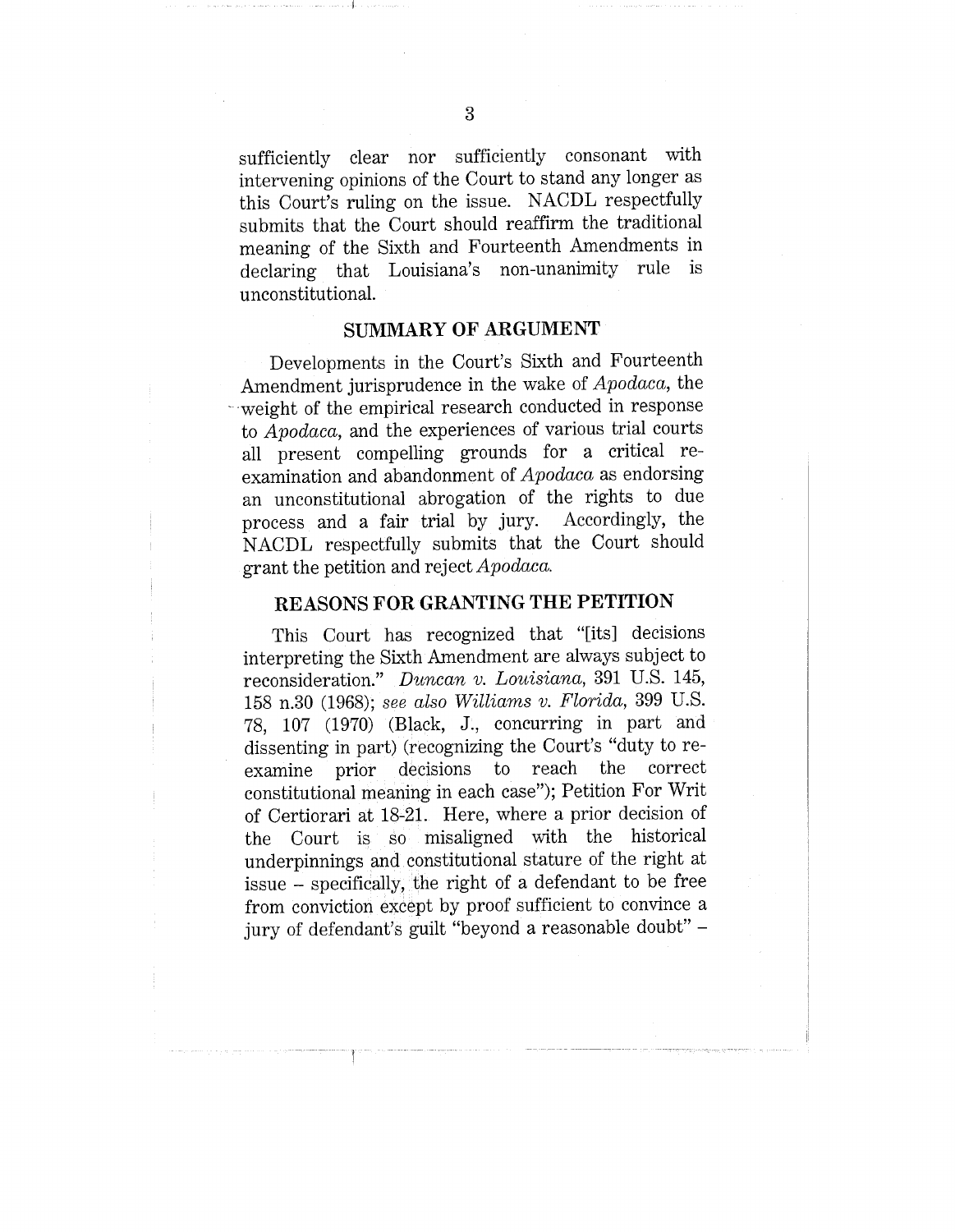the necessary pre-conditions for such a critical examination plainly exist.

Petitioner's brief in support of granting certiorari thoroughly canvases the fractured nature of the Court's decision in *Apodaca.* Amicus NACDL will not retread the same ground here. Instead, NACDL seeks to demonstrate the lack of any sound basis for the Court's decision in *Apodaca -* in what was an apparent detour from settled principles and established practice - and the practical consequences for the criminally accused of the continued vitality *of Apodaca.*

## **I. The Louisiana Statute, As Endorsed By** *Apodaca* **and** *Johnson,* **Runs Counter To The Historically Recognized Constitutional Protections Of Trial By Jury And The Reasonable Doubt Standard.**

This Court has expressly held that "[b]ecause . . . trial by jury in criminal cases is fundamental to the American scheme of justice, . . . the Fourteenth Amendment guarantees a right of jury trial in all criminal cases which - were they to be tried in a federal court - would come within the Sixth Amendment's guarantee." *Duncan,* 391 U.S. at 149. The right to trial by jury is historically entrenched, pre-dating the writing of the United States Constitution, having been brought to this country by those who emigrated from England '"as their birthright and inheritance, as a part of that admirable common law which had fenced around and interposed barriers on every side against the approaches of arbitrary power." *Id.* at 154 (citations omitted). Fearing unchecked power, the framers of the Constitution insisted upon community participation in the determination of guilt or innocence of the accused, and by guaranteeing the accused a right to trial by jury,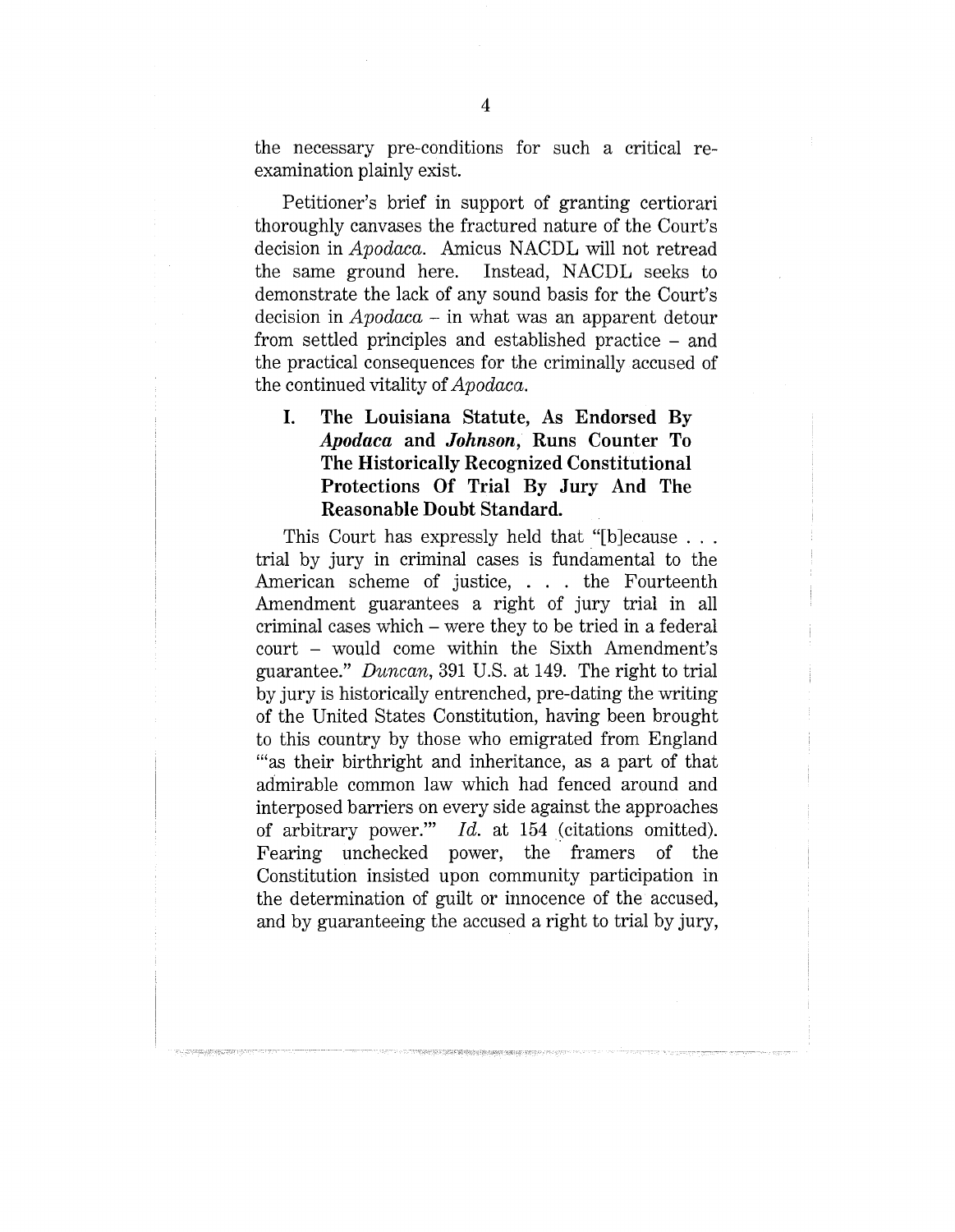provided him with "an inestimable safeguard against the corrupt or overzealous prosecutor and against the compliant, biased, or eccentric judge." *Id.* at 156.

Just two years after deciding *Duncan*, the Court explicitly held that the Due Process Clause of the Fourteenth Amendment protects the criminally accused against conviction except upon proof beyond a reasonable doubt of every fact necessary to constitute the crime with which he is charged. *In re Winship,* 397 U.S. 358, 364 (1970). The *Winship* Court reasoned that the historic pedigree of the heightened standard of proof in criminal cases and the virtually unanimous adherence to the reasonable doubt standard in common law jurisdictions '"reflect[ed] a profound judgment about the way in which the law should be enforced and justice administered.'" *Id.* at 361-62 (quoting *Duncan,* 391 U.S. at 155). Because the criminally accused has an interest of "immense importance" and "transcending value" in his liberty and reputation at stake, the margin of error that exists in all litigation must be reduced as to the defendant by placing on the prosecution the burden of persuading the factfinder of his guilt beyond a reasonable doubt. *Id.* at 363-64. As the Court explained:

use of the reasonable-doubt standard is indispensable to command the respect and confidence of the community in applications of the criminal law. It is critical that the moral force of the criminal law not be diluted by a standard of proof that leaves people in doubt whether innocent men are being condemned. It is also important in our free society that every individual going about his ordinary affairs have confidence that his government cannot adjudge him guilty of a criminal offense without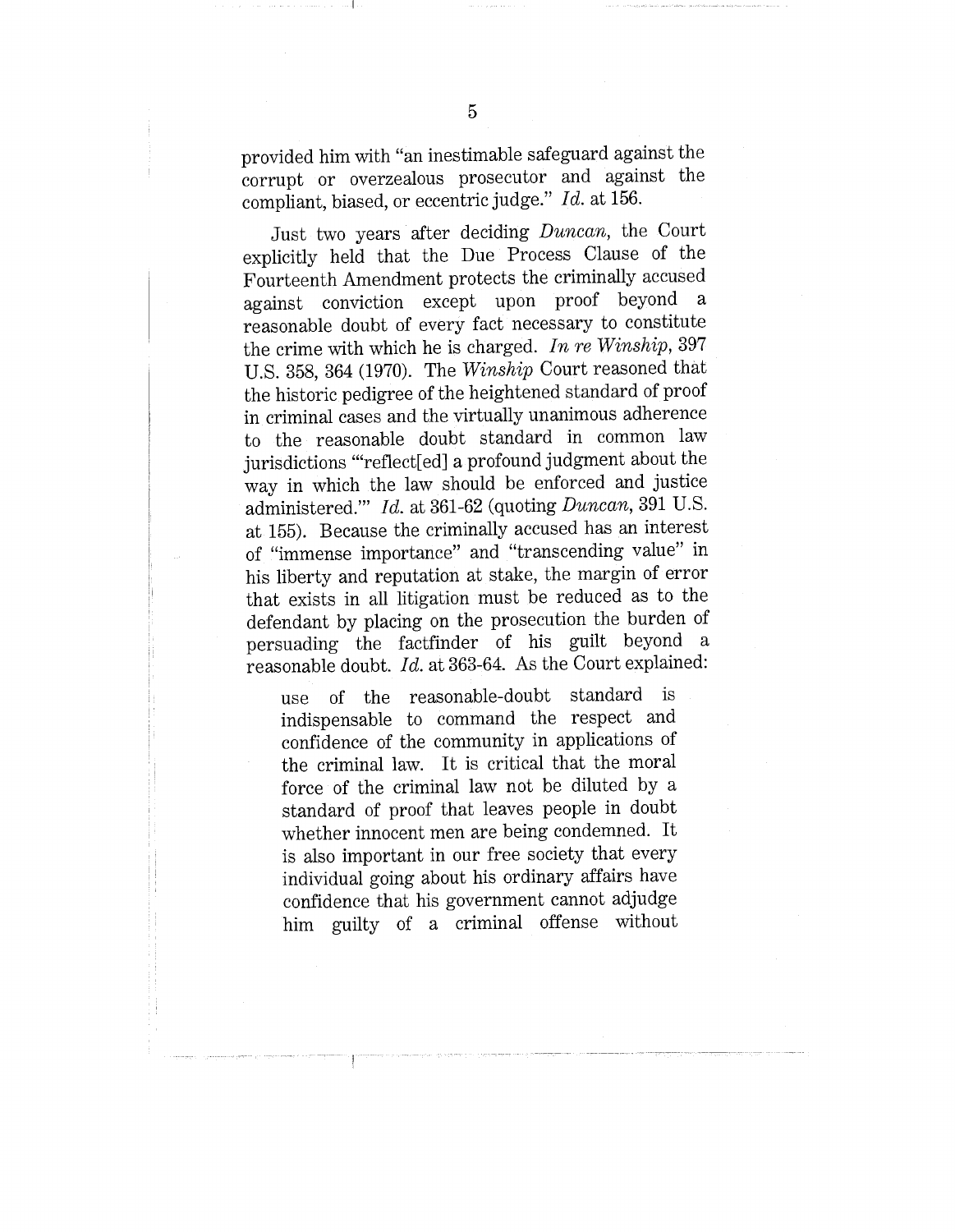convincing a proper factfinder of his guilt with utmost certainty.

### *Id.* at 364.

In both *Apodaca* and its companion case, *Johnson v. Louisiana,* 406 U.S. 356, 359 (1972), Petitioners argued that the failure to require unanimous verdicts in state criminal cases undermined the reasonable doubt standard. In *Apodaca,* Petitioners argued that the right to a jury trial provided by the Sixth Amendment and made mandatory on the states by virtue of the Fourteenth Amendment, *see Duncan v. Louisiana*, 391 U.S. at 145, carries with it a requirement that the prosecution must prove the accused guilty beyond a reasonable doubt, and, according to the Petitioners, a unanimous verdict is required to give substance to that standard. 406 U.S. at 406. Despite the obvious interrelationship between the right to a trial by jury and the right to be free from conviction except by proof of guilt beyond a reasonable doubt, Justice White and three other justices in *Apodaca* posited that "the Sixth Amendment does not require proof beyond a reasonable doubt at all." *Id.* at 412 (White, J.).

In *Johnson,* Petitioner was foreclosed from raising a Sixth Amendment argument, but instead argued that the Due Process Clause of the Fourteenth Amendment mandated a reasonable doubt standard, *see Winship*, 397 U.S. at 363-64, and that, under the Due Process and Equal Protection clauses, such a standard must be construed to require a unanimous jury verdict. 406 U.S.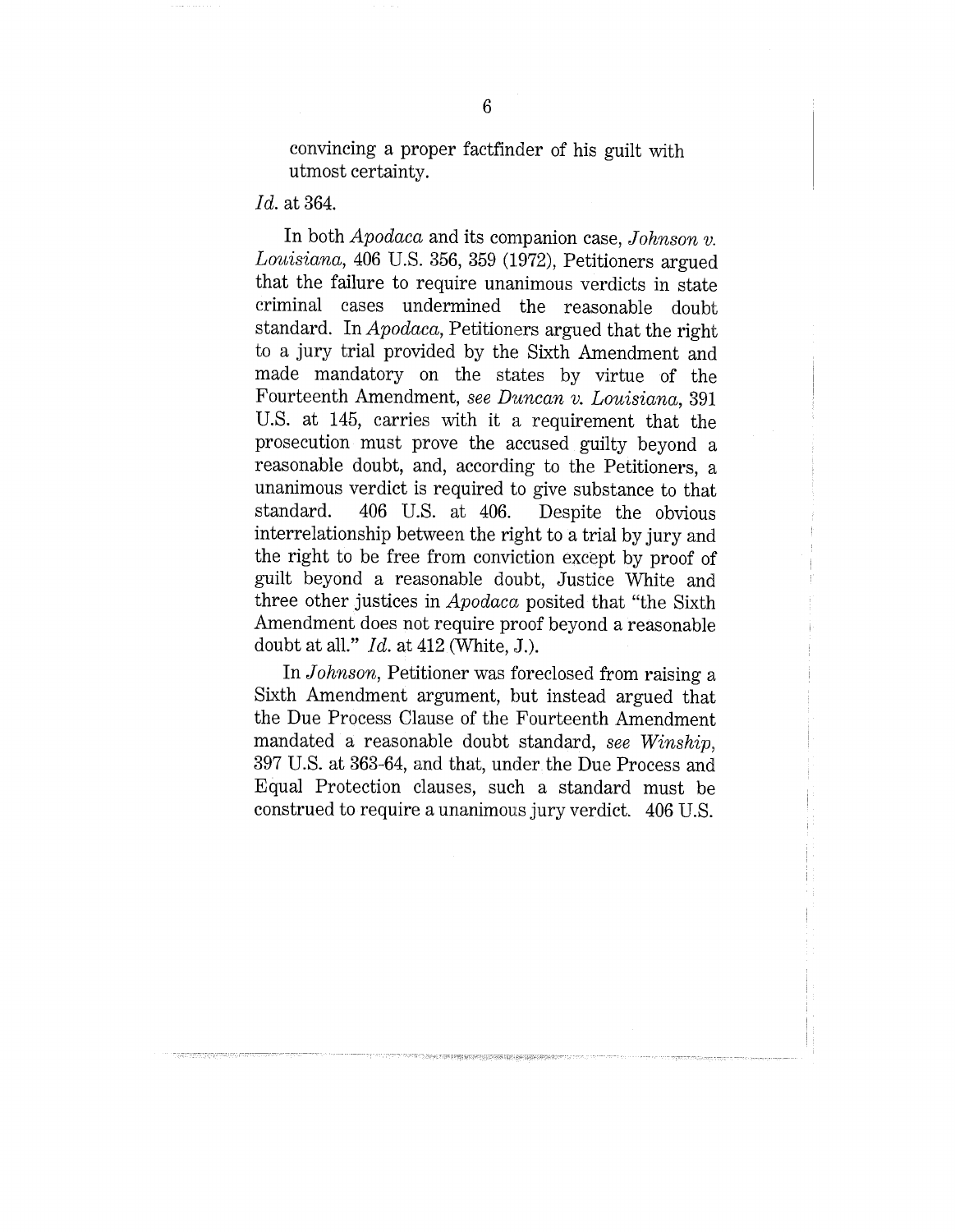at 358-59.<sup>2</sup> The Court rejected the argument that a unanimous jury verdict was required in all criminal cases. *Id.* at 359. More specifically, the *Johnson* majority held that "the fact of three dissenting votes to acquit raises no question of constitutional substance about either the integrity or the accuracy of the majority verdict of guilt." *Id.* at 360.

With admittedly little empirical or evidentiary support other than its own hunches and assumptions, the majority in *Johnson* rejected any notion that upon reaching the quorum necessary to convict, the majority jurors might simply cut short deliberations and ignore the reasonable doubts of their colleagues. *Id.* at 360-61. The Court concluded that before it would alter its own perceptions about jury behavior and overturn a legislative judgment that unanimity is not essential to reasoned jury verdicts, "we must have some basis for doing so other than unsupported assumptions." *Id.* at 361-62; *compare ~vith id.* at 389-90 (Douglas, J., dissenting) ("I fail to understand why the Court should lift from the States the burden of justifying so radical a departure from an accepted and applauded tradition and instead demand that these defendants document with empirical evidence what has always been thought to be too obvious for further study.").

Recent developments in the Court's Sixth and Fourteenth Amendment jurisprudence, as well as the now substantial body of empirical evidence regarding

<sup>&</sup>lt;sup>2</sup> Petitioner in *Johnson* conceded that *Duncan*, which held that the Sixth Amendment guaranty of jury trial was applicable to the States, did not apply to his case because his trial occurred before *D~ncan* was decided. *Johnson,* 406 U.S. at 358-59.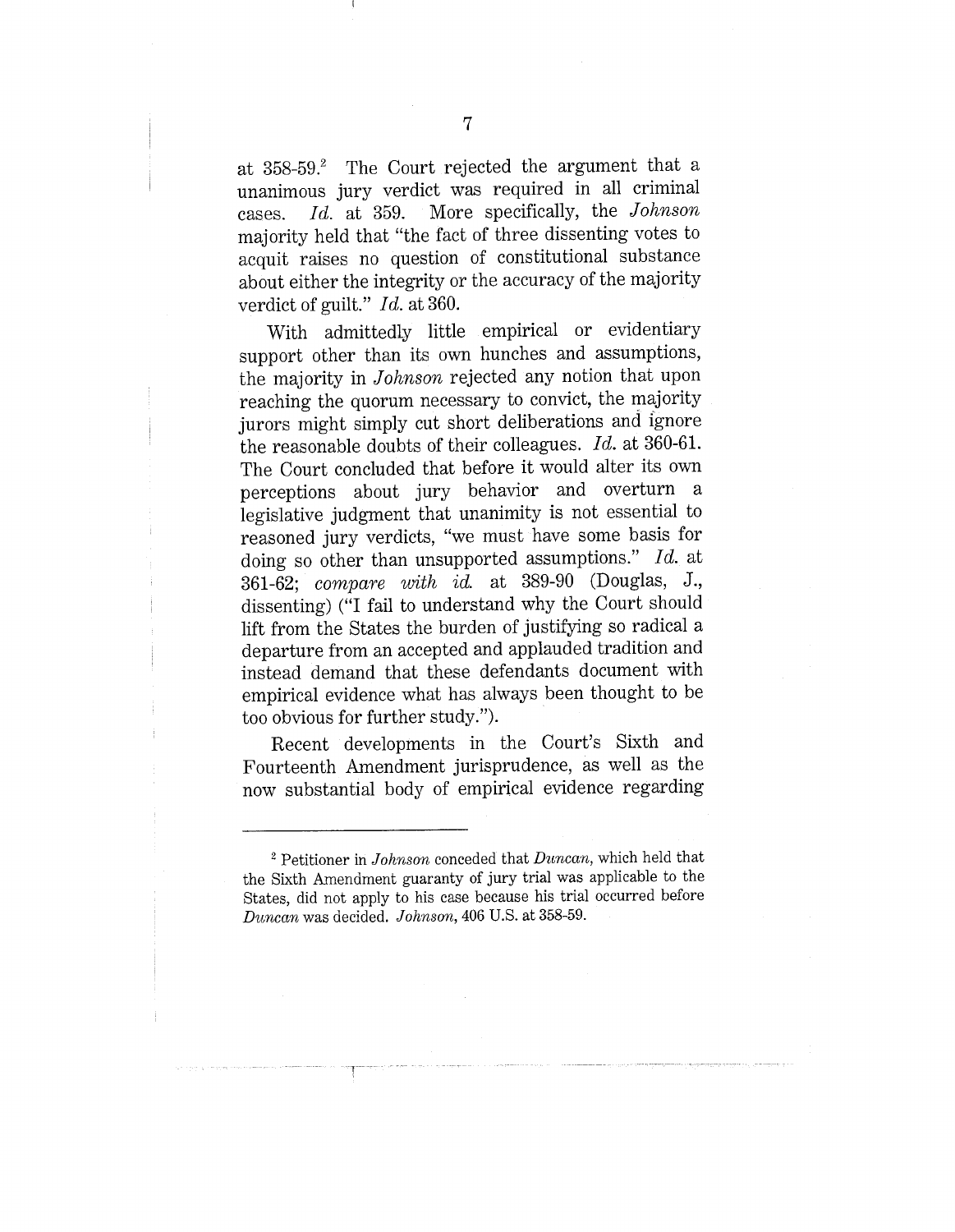juror perceptions and behavior, demonstrate that both the common-law originalist conception of the rights at issue *and* the functional, reliability-based conception of those rights confirm the need to revisit the Court's rulings in *Apodaca* and *Johnson's.*

Within a very few years after *Apodaca* and *Johnson* were decided, the Court began to re-examine the foundation of those decisions. In *Burch v. Louisiana,* 441 U.S. 130, 138 (1979), for example, the Court held that conviction by a non-unanimous six-person jury in a Louisiana criminal trial for a non-petty offense violated the Sixth Amendment right of the defendant to a trial by jury. The *Burch* Court buttressed its determination by looking to the current jury practices of the several States:

[i]t appears that of those States that utilize sixmember juries in trials of nonpetty offenses, only two, including Louisiana, also allow nonunanimous verdicts. We think that this near-uniform judgment of the Nation provides a useful guide in delimiting the line between those jury practices that are constitutionally permissible and those that are not.

*Id.* (citations omitted). *Burch* effectively rejected the subjective analysis embraced by *Apodaca* and *Johnson* and employed the "useful guide" that its predecessors eschewed.

More recently, the Court rejected the *Apodaca* plurality's premise that the reasonable doubt standard was untethered to the Sixth Amendment right to trial by jury. In *Sullivan v. Louisiana,* 508 U.S. 275, 278 (1993), this Court unanimously held: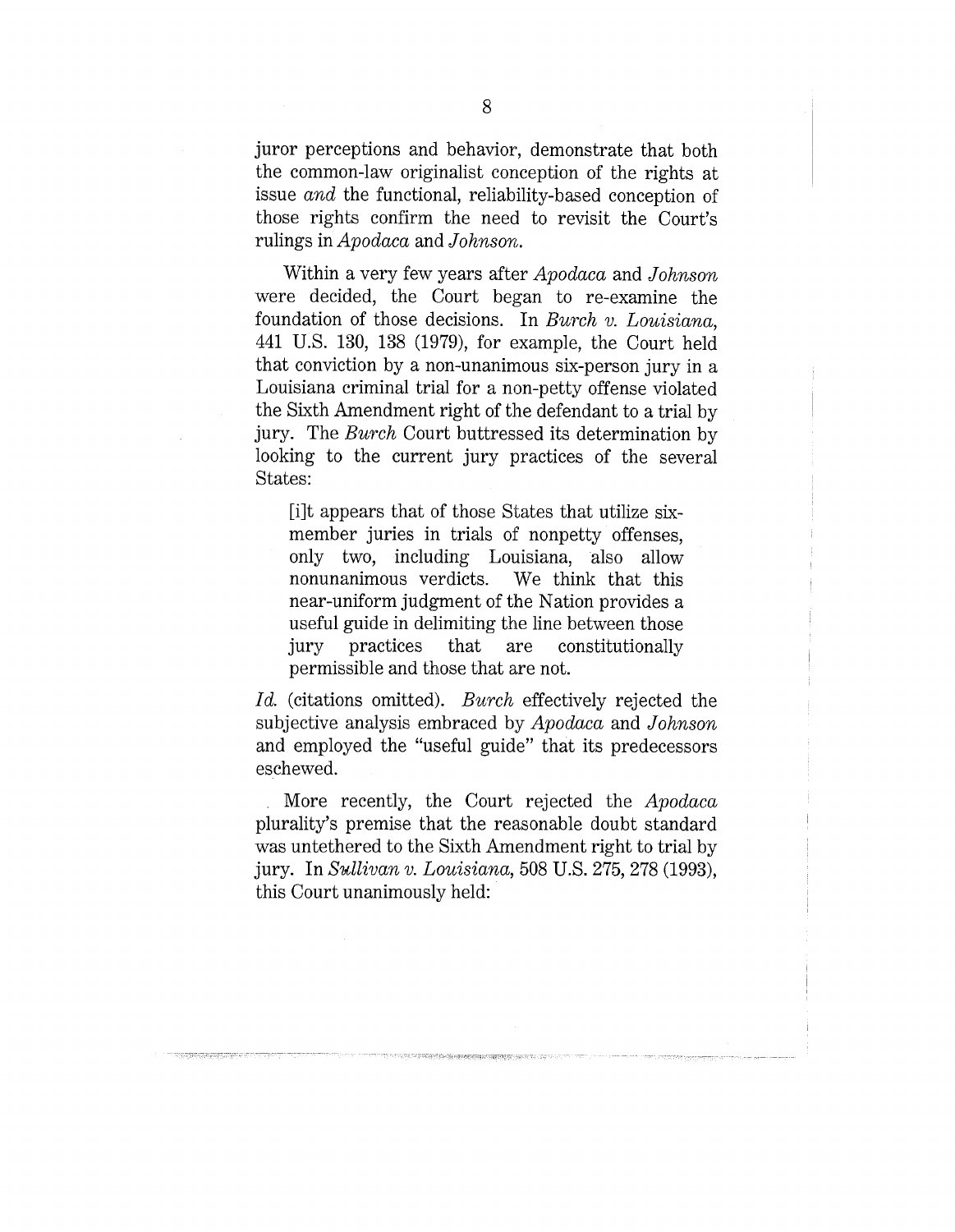[i]t is self-evident, we think, that the Fifth Amendment requirement of proof beyond a reasonable doubt and the Sixth Amendment requirement of a jury verdict are interrelated. It would not satisfy the Sixth Amendment to have a jury determine that the defendant is *probably* guilty, and then leave it up to the judge to determine (as *Winship* requires) whether he is guilty beyond a reasonable doubt. In other words, the jury verdict required by the *Sixth Amendment is ~ jury verdict of guilty beyond a reasonable doubt.*

*Id.* at 278 (second emphasis added). The Court concluded that by providing the jury with a faulty "reasonable doubt" definition during the instruction stage, the trial court denied defendant the right to a jury verdict of guilt beyond a reasonable doubt. *Id.* at 281. That deprivation amounted to "structural error," the Court concluded, "the jury guarantee being a 'basic protectio[n]' whose precise effects are unmeasurable, but without which a criminal trial cannot reliably serve its function." *Id.* at 281-82; *see also Cunningham v. Californic~,* 549 U.S. 270, \_\_.; 127 S. Ct. 856, 863-64 (2007) (applying the *Apprendi* rule to a state sentencing system and explaining that *"under the Sixth Amendment,* any fact that exposes a defendant to a greater potential sentence must be found by a jury, not a judge, and established *beyond a reasonable doubt,* not merely by a preponderance of the evidence" (emphasis added)). Under the original common law conception, the right to trial by jury includes the right to be convicted only upon proof beyond a reasonable doubt.

9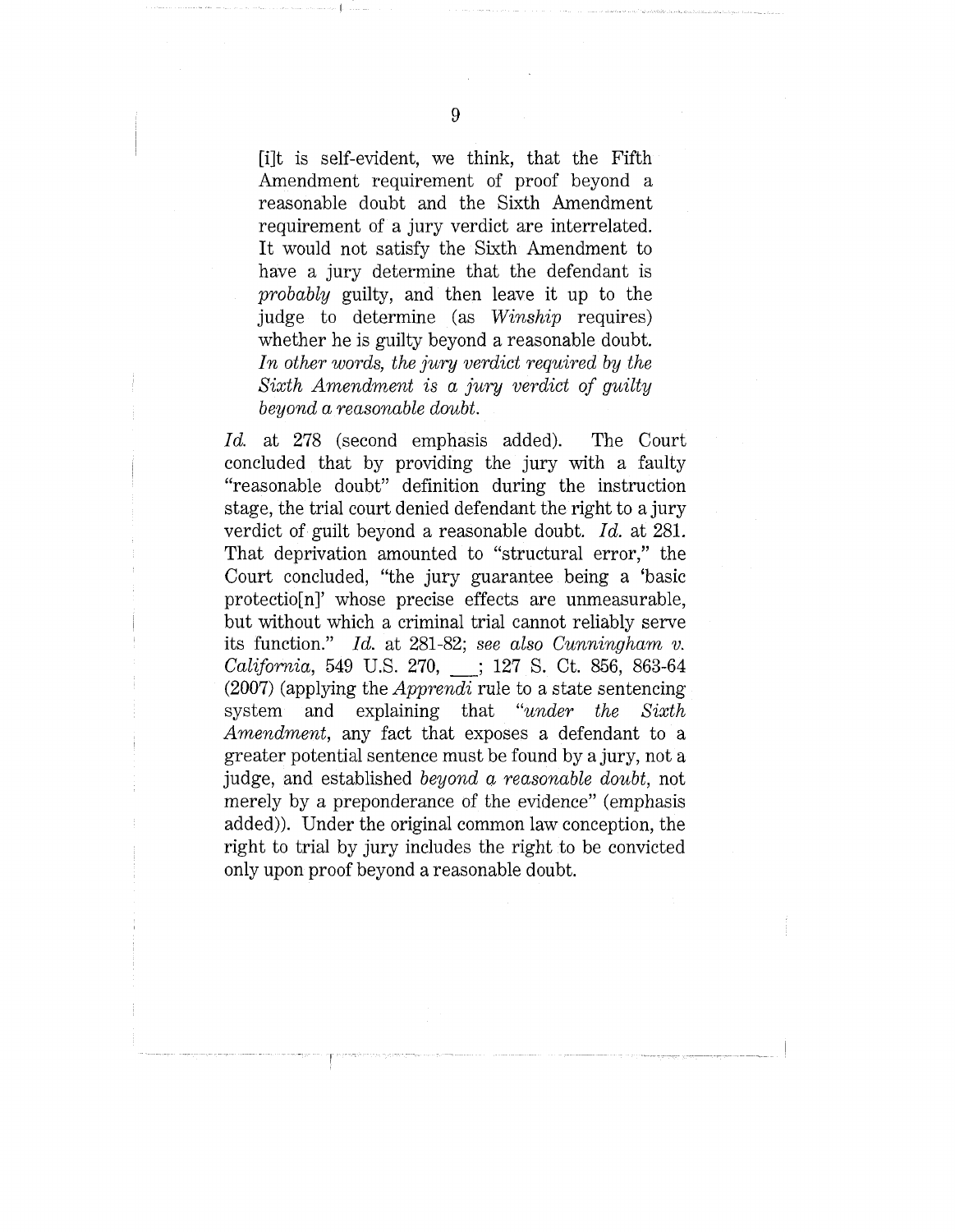### **II. A Substantial Body Of** *Post-Apodaca* **Case** Law Demonstrates That The **Court's Assumptions And Hunches Regarding Jury Behavior Were Flawed.**

A growing body of case law demonstrates that the unanimity requirement provides the greatest assurance that the jury will fulfill its indispensible role in the criminal justice system and undercuts the hunches and assumptions relied upon by the plurality in *Apodaca* and the majority in *Johnson,* who determined that unanimity is not essential to the reasonable doubt standard.<sup>3</sup> For example, the more recent experiences of several courts from jurisdictions where the unanimity requirement is in force refute the *Johnson* Court's presumption that robust jury discussion and a thorough debate of the facts would not suffer as a result of a majority decision rule. *See Johnson,* 406 U.S. at 361 (concluding that the Court had "no grounds for believing that majority jurors, aware of their responsibility and power over the liberty

<sup>~</sup> Notably, Justice Powell's concurrence respecting *Apodaca* relied, at least in part, on his observation that "[1]ess-thanunanimous verdict provisions.., have been viewed with approval by the American Bar Association's Criminal Justice Project." 406 U.S. at 377. In connection with the more recently conducted American Jury Project, the American Bar Association (ABA), which NACDL understands will file a brief *amicus curiae* in support of Petitioner in this case, recently published and released its Principles for Juries and Jury Trials, available at http://www.abanet.org/jury/pdf/ final%20 commentary\_july\_1205.pdf (last accessed July 3, 2008). Based upon a comprehensive review of the empirical research conducted over the past half-century, the ABA now recommends that, in accord with the established practice in federal criminal trials, "a unanimous verdict should be required in all criminal cases heard by a jury." *Id.* at 23-26 (Principle 4.B).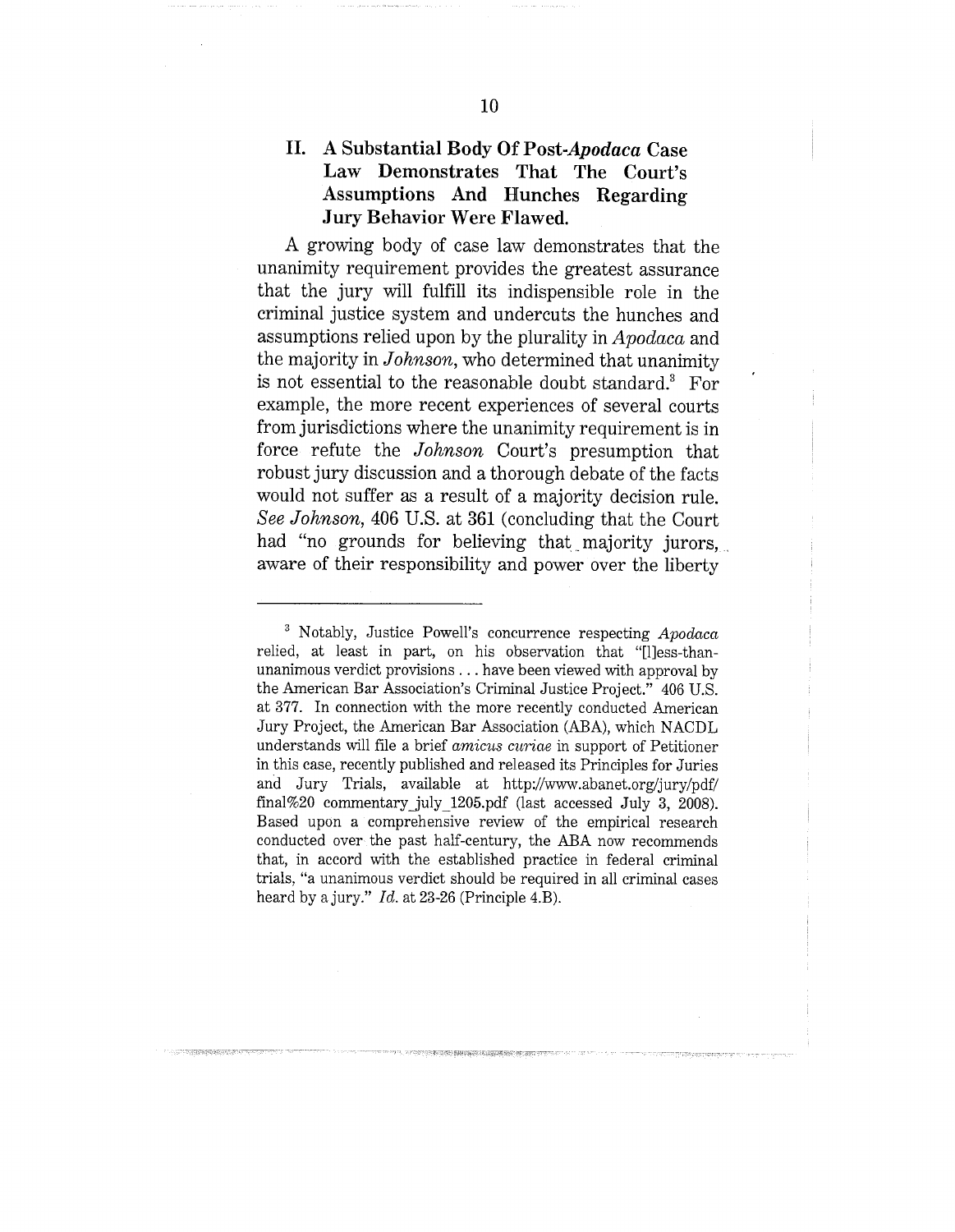of the defendant, would simply refuse to listen to arguments presented to them in favor of acquittal, terminate discussion, and render a verdict," but instead posited that a "juror presenting reasoned argument in favor of acquittal would either have his arguments answered or would carry enough other jurors with him to prevent conviction").

These recent cases reveal that dissenting jurors frequently seek escape from deliberations rather than confront their peers or cast a vote against their consciences. *See, e.g., Early v. Packer,* 537 U.S. 3, 4-6 (2002) (dissenting juror twice asked to be dismissed from jury rather than continue deliberations); *United States v. Dorsey,* 865 F.2d 1275, 1277 (D.C. Cir. 1989) (dissenting juror asked to be exchanged with alternate because she felt she would be "lying to myself to change my verdict just to have a unanimous decision"); *United States v. Norton,* 867 F.2d 1354, 1364 (11th Cir. 1989) (juror asked to be replaced because he entertained doubt as to defendant's guilt while majority did not); *United States v. O'Brien,* 609 F.2d 895, 896 (Sth Cir. 1979) (juror asked to be removed from jury, explaining "my decision would not be fair to the U.S. people or to the defendant"); *Blackwood v. State*, 627 S.E.2d 907, 911-12 (Ga. Ct. App. 2006) (juror asked to be excused because she was the "only one with a different decision" and "wouldn't feel good tonight if I said he was guilty"); *Fairley v. State,* 467 So. 2d 894, 900 (Miss. 1985) (juror sought to be excused because he reached a decision that he felt would not be reached by the rest of the jury); *Wilson v. United States,* 419 A.2d 353, 355 (D.C. 1980) (juror left deliberations, and after being directed to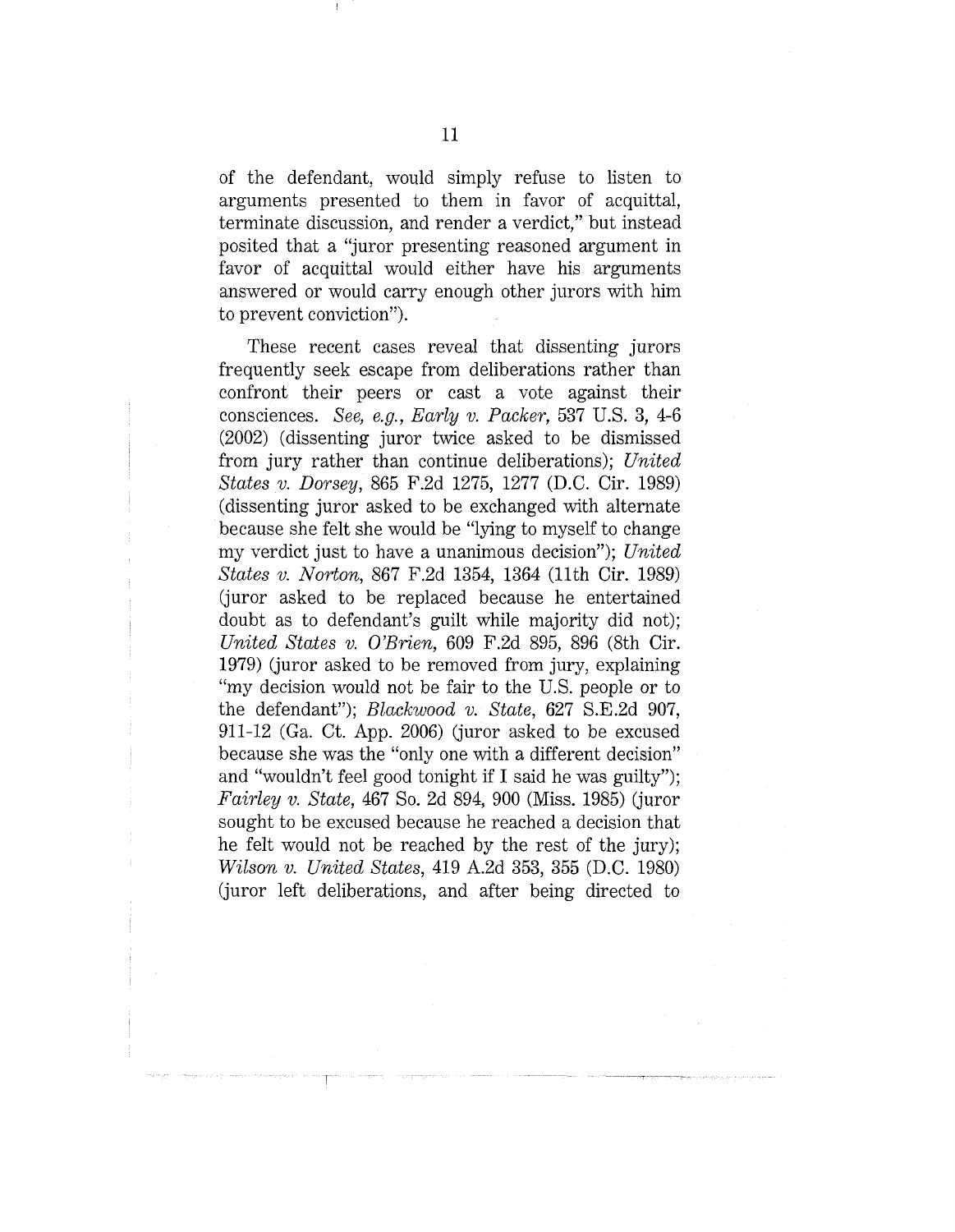return, asked to be excused because she was the "only hold up").4 If dissenting jurors are willing to seek escape in unanimity jurisdictions, it only stands to reason that these same jurors, when sitting on juries in non-unanimity jurisdictions, would silently accept the decision of the majority rather than force a discussion of the charges.<sup>5</sup>

It is difficult for the average layperson – frequently not skilled in the arts of rhetoric or advocacy - to marshal his argumentative skills to defend his dissenting view or sway others to his side. Juries are rarely composed of Ciceros, Websters and Douglasses. A dissenting juror who knows the decision is foretold once a ten-juror quorum is achieved[ has little motivation to challenge the judgment of his peers; as a result, he commands less attention from the majority. When unanimity is required, however, the full benefits of the jury system reveal themselves. Not only must the dissenter attempt to persuade his peers, but the majority must also persuade the dissenter. Such a system necessarily requires a robust and probing discussion of the case.

When a juror has a deciding vote, it is then that percolations of doubt are given, voice. *See, e.g., Early,* 537 U.S. at 4-5 (upon polling of the jury, juror revealed

<sup>4</sup> In each of these cases, the jury eventually convicted the defendant. However, it is impossible to know how many similar situations resulted in a hung jury, as these are unlikely to appear in published decisions.

<sup>&</sup>lt;sup>5</sup> In the unanimity cases, jurors who have reservations about forcing a debate are more readily identified and instructed by the Court on their civic duty  $-$  an opportunity that may be lost in nonunanimity jurisdictions.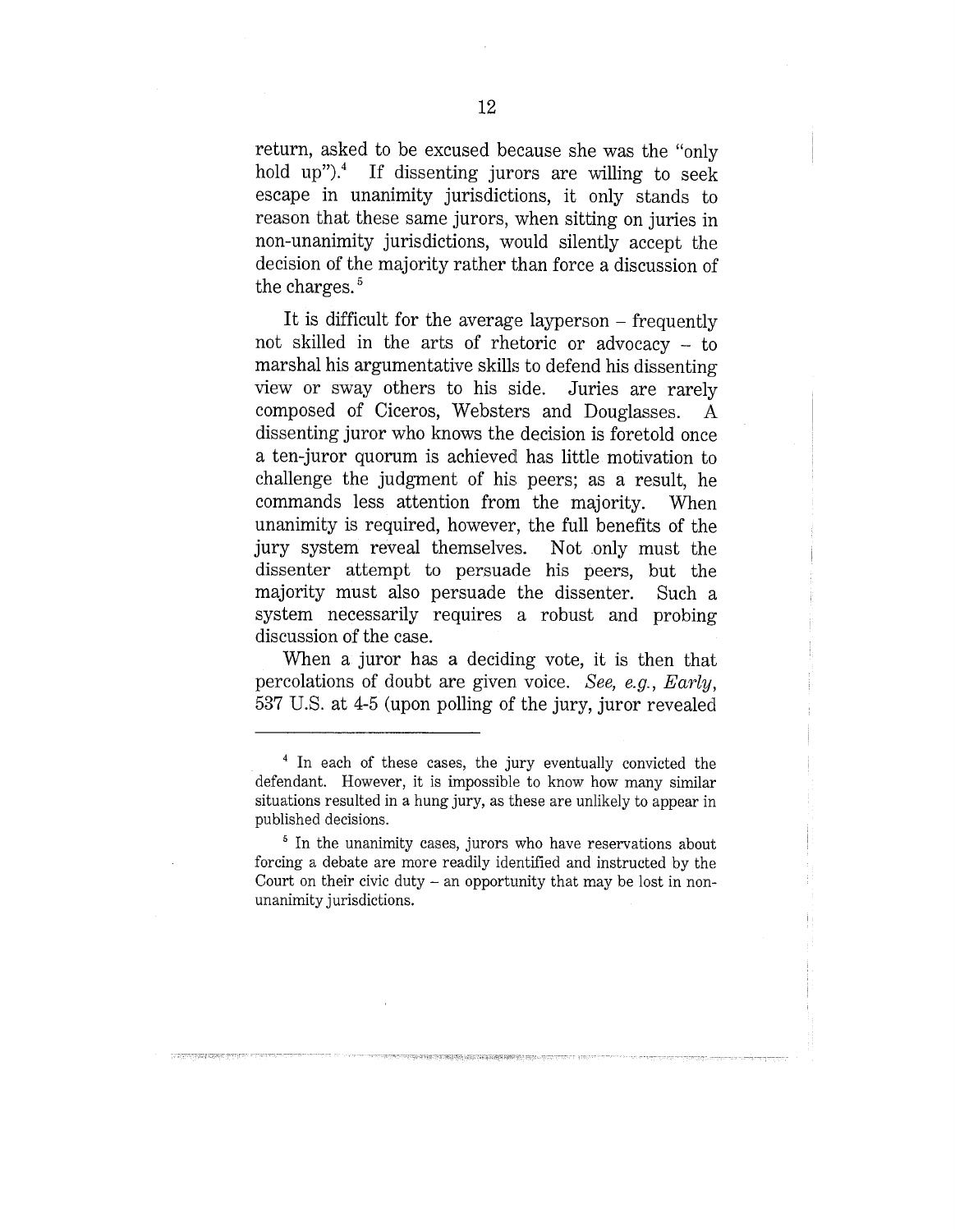dissent with verdict); *In re Hoare,* 155 F.3d 937, 939 (Sth Cir. 1998) (juror refused to affirm guilty verdict when polled). In non-unanimity jurisdictions, a juror with doubts may remain silent, morally secure that it is not his vote that is convicting the accused; no such luxury is available where unanimity is required. "[T]he essential feature of a jury obviously lies in the interposition between the accused and his commonsense judgment of a group of laymen, and in the *community participation and shared responsibility* that results from that group's determination of guilt or innocence." *Williams v. Florida*, 399 U.S. 78, 100 (1970) (emphasis added). The best guarantee of *true* The best guarantee of *true* community participation is the unanimity requirement.

## **III. Empirical Research On The Behavior Of Juries Confirms The Wisdom Of The Historical Unanimity Requirement.**

The value of the unanimity requirement demonstrated by the events documented in the post-*Apodaca* jurisprudence is validated by a now substantial body of empirical research. For example, research on jury decision-making published between 1955 and 1999, much of which was inspired by the Court's decisions in *Apodaca* and *Johnson,* concludes that juries not required to reach a unanimous decision tend to take less time to arrive at a verdict, take fewer polls, cease deliberating when a quorum is reached, and report being less satisfied and confident that the jury reached the correct verdict. Dennis J. Devine et al., *Jury Decision Making: 45 Years of Empirical Research on Deliberating Groups, 7 Psychol. Pub. Pol'y & L. 622, 669* (2001); *see also* Reid Hastie et al., INSIDE THE JURY 29- 32, 238 (Harv. Univ. Press 1983).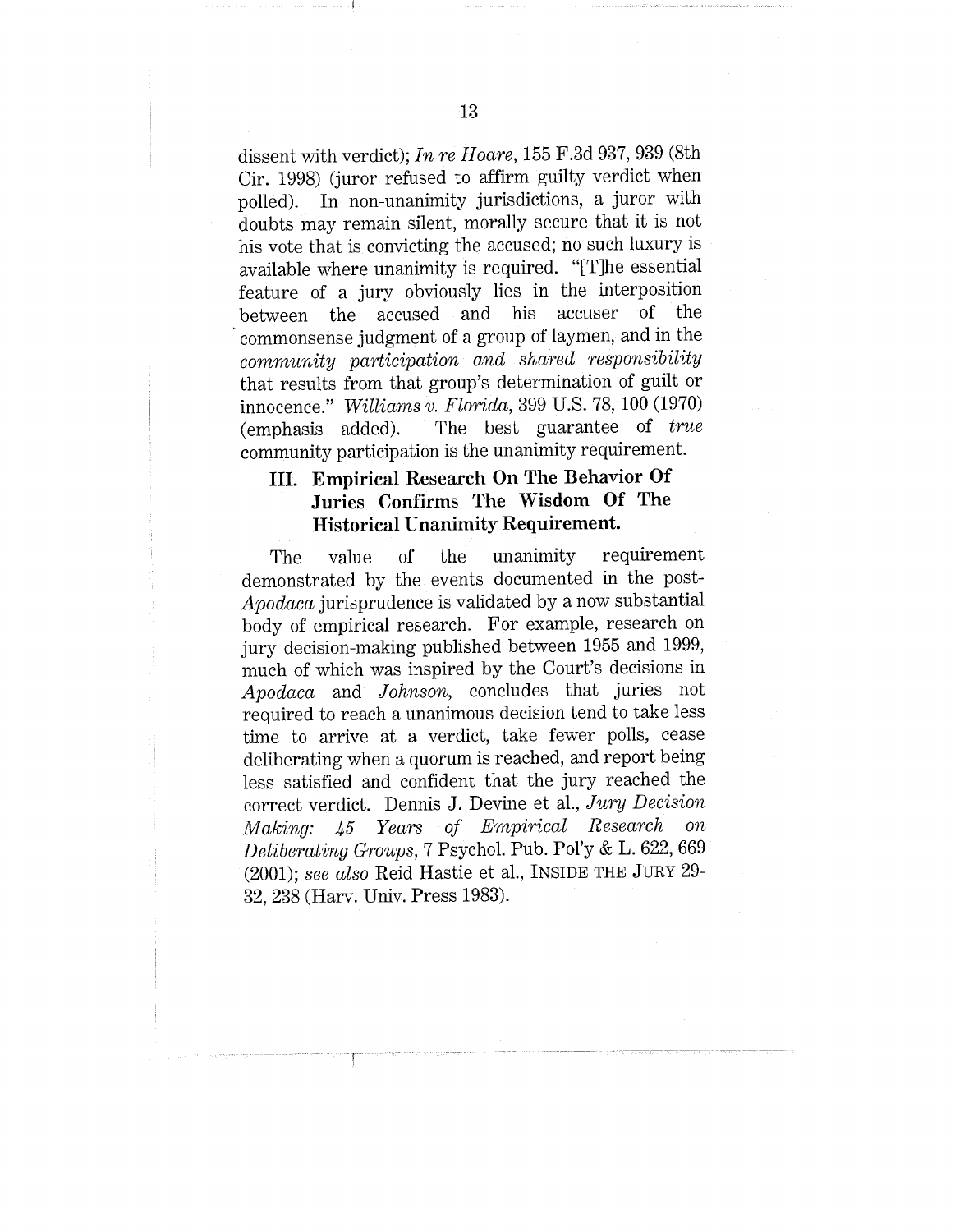Recent studies have also found that, contrary to the theories of non-unanimous jury system advocates, there is no evidence that outvoted holdouts are irrational or eccentric in ways that justify isolating them or failing to seriously consider their views. Shari Seidman Diamond et al., *Revisiting the Unanimity Requirement: The Behavior of the Non-Unanimous Civil Jury,* 100 Nw. U.L. Rev. 201, 205-06 (2006) (also noting the scant empirical evidence available to the *Apodaca* and *Johnson* Courts and concluding that "the benefits of unanimity outweigh its costs"). Further, the existing research indicates that non-unanimous voting schemes "are likely to chill participation by the precise groups whose exclusion the Court has proscribed in other contexts." Kim Taylor-Thompson, *Empty Votes in Jury Deliberations,* 113 Harv. L. Rev. 1261, 1310-12 (2000) (also noting the limited empirical data available to the *Apodaca* and *Johnson* Courts and concluding that in light of the substantial evidence contradicting the assumptions made by the *Johnson* majority and *Apodaca* plurality, "a stubborn adherence to precedent would be a perverse dynamic"); *see also* Valerie P. Hans, *The Power of Twelve: The Impact of Jumj Size and Unanimity on Civil Jury Decision Making,* 4 Del. L. Rev. 1 (2001) ("effects of eliminating unanimity tend to mirror the effects of reduction in jury size by lessening the strength of those arguing a minority position and by undermining the quality and accuracy of jury decision making").

NACDL submits that this compelling body of empirical research confirms the wisdom of the unanimity requirement established by our forefathers and reveals the arbitrary nature of the Court's departure, in *Apodaca* and *Johnson,* from the Founders' original intent.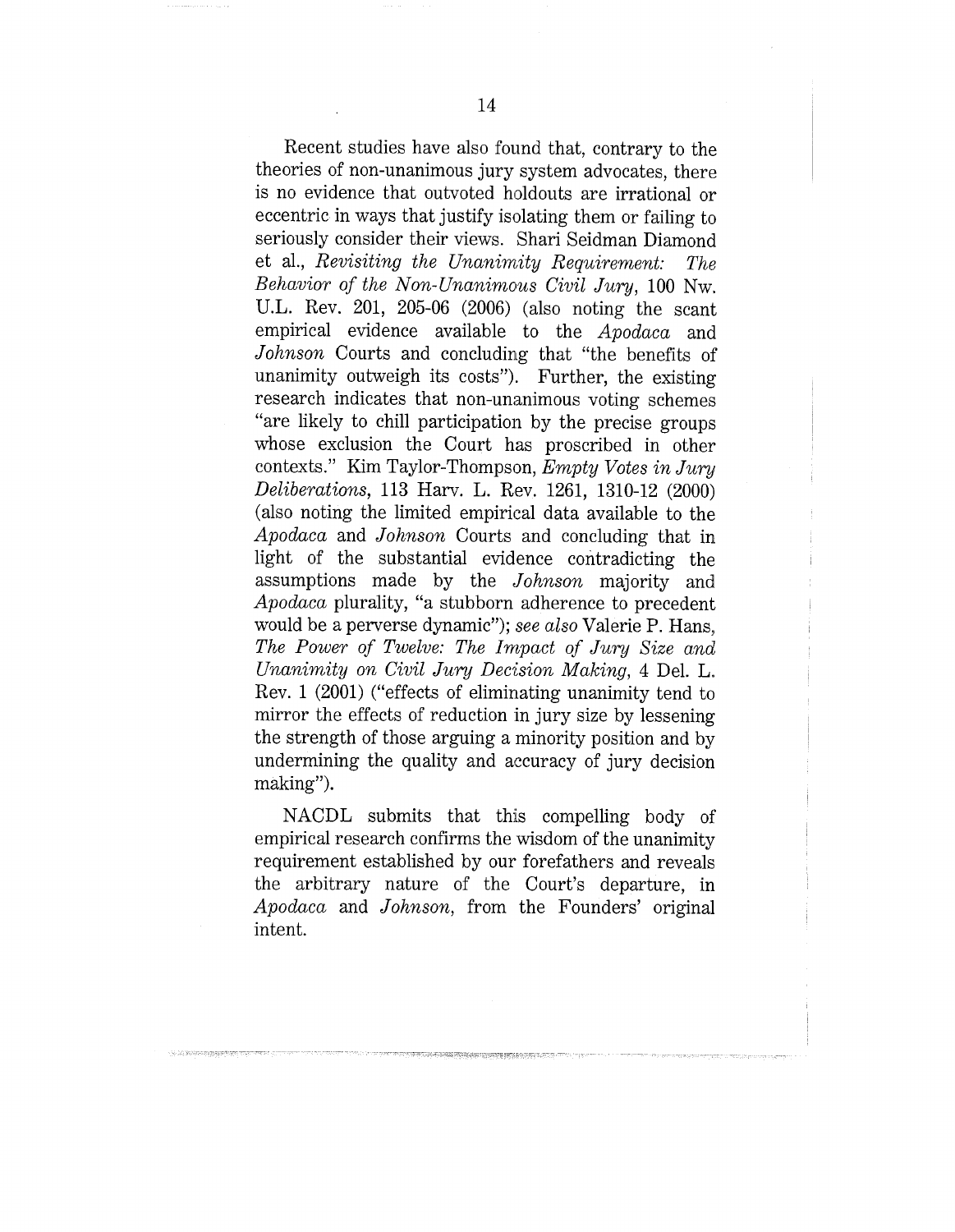## **IV. The Louisiana Statute Dilutes The Reasonable Defendants Accused Of Non-Capital Crimes.**

**The distinction established by the Louisiana** Legislature - requiring unanimity in capital cases but dispensing with the requirement in all *other* felony cases, some of which may be punishable by life in prison without parole, cannot be justified. In addressing the Equal Protection arguments raised by the Petitioner in Johnson, which involved a predecessor to the statute at issue here, the Court acknowledged that the distinction between the unanimity requirement for capital offenses and the non-unanimity rule for crimes punishable by hard labor or life in prison "obviously" reflected the Louisiana Legislature's "inten[tion] to vary the difficulty of proving guilt with the gravity of the offense and the severity of the punishment." *Johnson,* 406 U.S. at 364- 65. But Louisiana has not made proving guilt in capital cases *more* difficult. Rather, the Louisiana statute Rather, the Louisiana statute merely diminishes the constitutional protections for defendants charged with all other felony offenses by diluting the reasonable doubt standard that must be met<br>in non-capital cases.<sup>6</sup> This reservation of full in non-capital cases.<sup>6</sup>

*<sup>~</sup> See, e.g., U, nited States v. Correa-Ventura,* 6 F.3d 1070, 1076- 77 (5th Cir. 1993) ("The unanimity rule is a corollary to the reasonable-doubt standard, both conceived as a means of guaranteeing that each of the jurors 'reach[] a subjective state of certitude' with respect co a criminal defendant's culpability before rendering a conviction. . . . The requirement that all twelve jurors be in agreement as to a defendant's guilt is employed to give substance to the reasonable-doubt standard; *if a verdict is less than unanimous, the dissension tends to show that a reasonable doubt*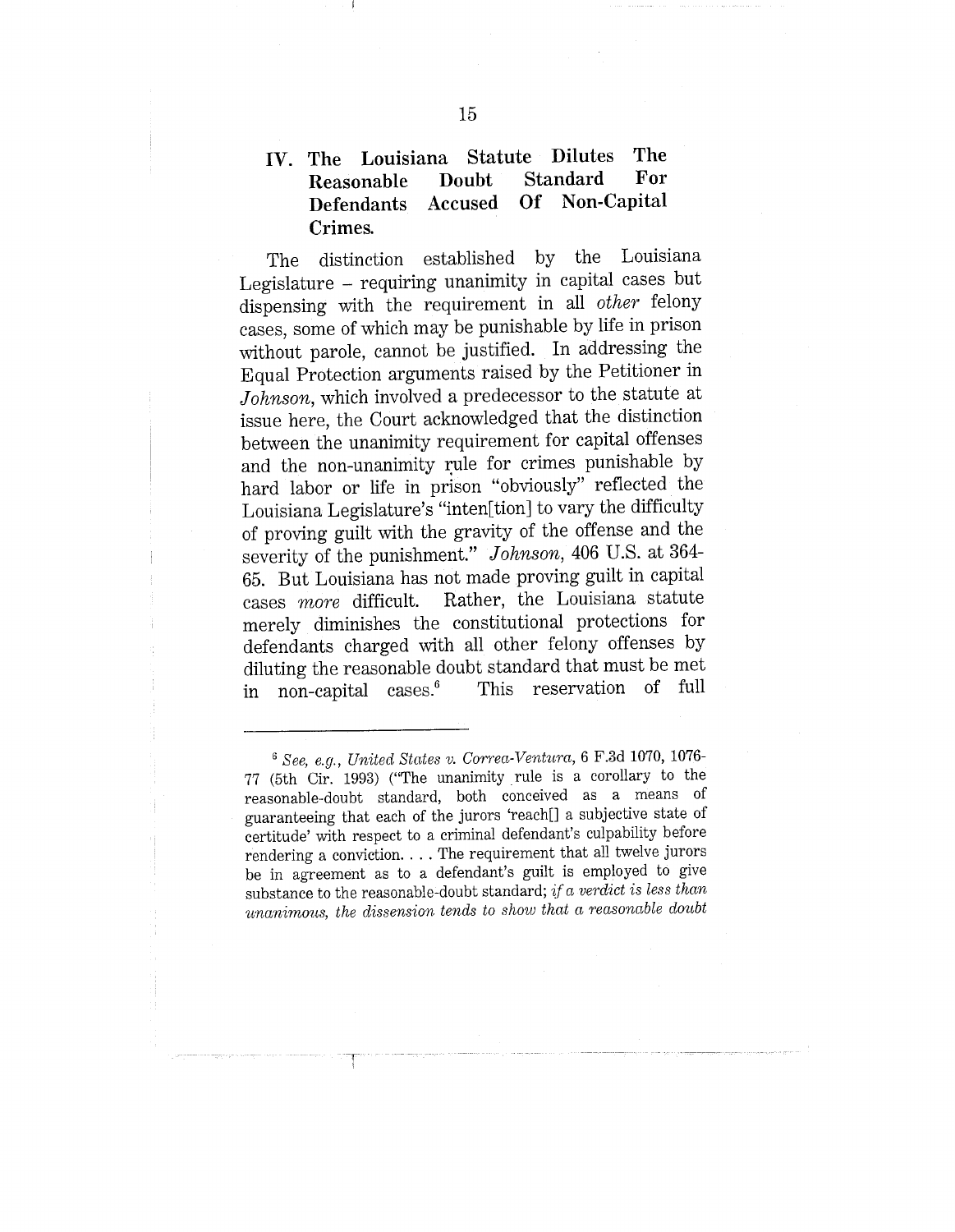constitutional protection in Louisiana only for those cases in which the most severe punishment is a possibility may be efficient for Louisiana law enforcement authorities and prosecutors, but it fails to offer defendants faced with life imprisonment the full panoply of constitutional protections secured by the Sixth and Fourteenth Amendments.

Louisiana's statute also fails to offer those who participate on Louisiana juries full confidence that their views - as well as their votes - will count equally with those of their peers. A unanimity requirement allows each juror to have equal power - in essence a veto - as to the question at hand. A majority requirement quickly determines whose views must be subordinate and may be discounted entirely, or worse, affirmatively silenced on the ground that such an airing is a waste of the majority's time. While Louisiana may perceive substantial efficiencies that might be achieved through the use of non-unanimous juries  $-e.g.,$  reduction in the time and expense associated with the administration of its system of criminal justice - those interests, which are speculative at best, must give way to the constitutional guarantee that no person shall be convicted of a crime on the basis of anything less than proof of guilt beyond a reasonable doubt. *See Burch v. Louisiana,* 441 U.S. 130,

STORE CONTROLLER CONTROL

*exists as to the criminal activity charged.")* (citations omitted) (emphasis added); *United States v. Lee,* 317 F.3d 26, 36 (1st Cir.  $2003$ ) ("[T]he unanimity requirement . . . helps to ensure that no defendant will be convicted unless the government has carried its burden of proving guilt beyond a reasonable doubt .... *[L]eaving jurors free to convict despite disagreements about critical facts will imperil the integrity of the reasonable doubt standard.")* (emphasis added).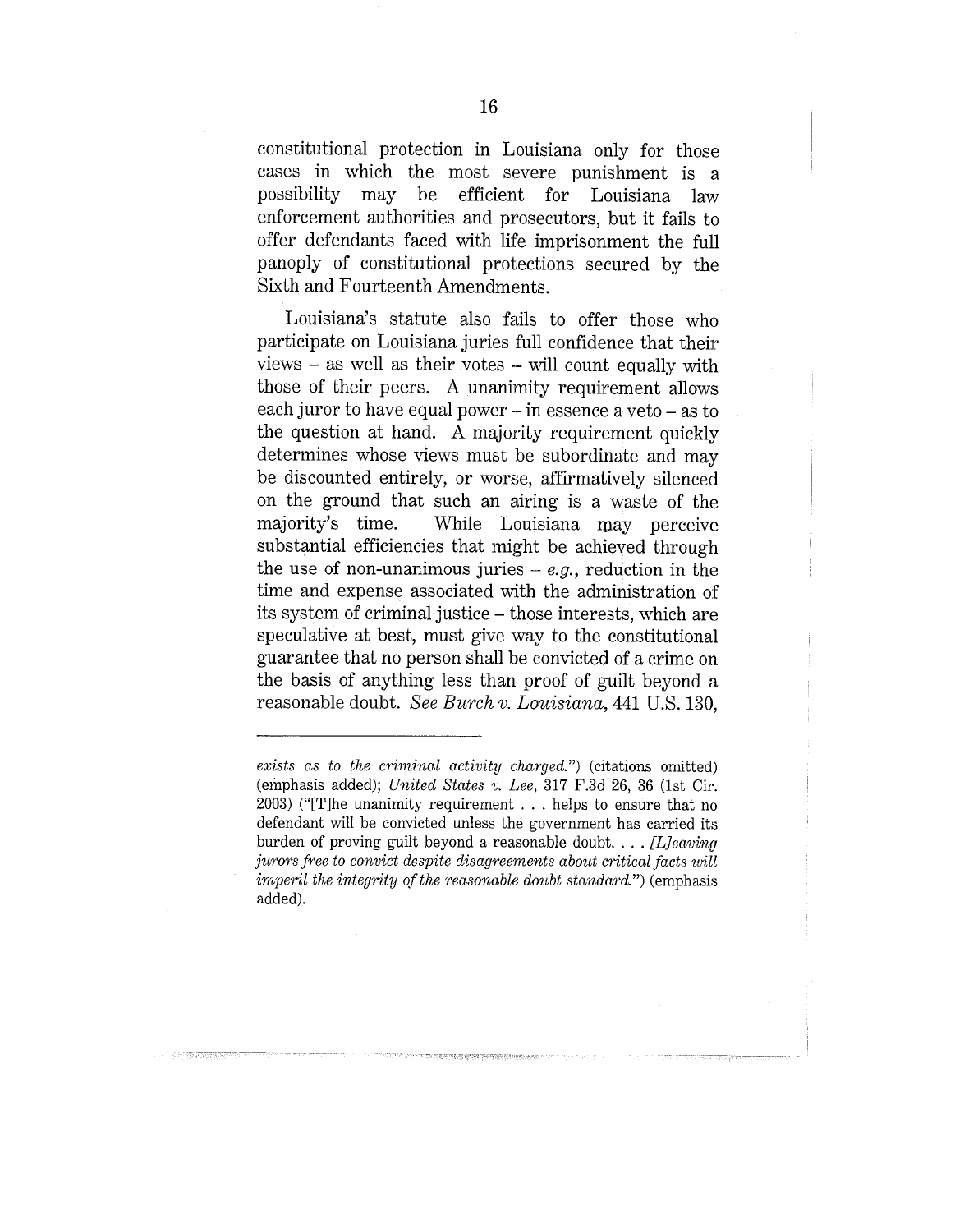138-39 (1979). The Louisiana majority-vote conviction scheme falls short of maintaining the confidence of every individual in our free society that "his government cannot adjudge him guilty of a criminal offense without convincing a proper factfinder of his guilt with utmost certainty." *Winship,* 397 U.S. at 364. The continued allowance for such schemes and the concomitant erosion of the reasonable doubt standard dilute the moral force of the criminal law such that people may well be left in doubt "whether innocent men are being condemned." *Id.*

## **V. The Majority-Verdict Scheme Severely Disadvantages Defendants During Jury Selection.**

In the most practical sense, the Louisiana statute requires the defense to create a doubt in the minds of three jurors, not in order to prevail, but merely to hang the jury. One point in the criminal trial process where allowance for non-unanimous convictions undermines defense strategy is in the exercise of peremptory challenges. A defendant in a non-capital case in Louisiana is afforded only twelve peremptory<br>challenges La C Cr P art 799 (2008). This is challenges. La. C. Cr. P. art.  $799$  (2008). woefully inadequate where defense counsel must create doubt in the minds of 25% of the jury merely to avoid conviction and obtain a re-trial.

The peremptory challenge is one of the oldest established rights of the criminal defendant. *See, e.g., Lewis v. United States,* 146 U.S. 370, 376 (1892). The importance of this right is evidenced by the remedy courts have afforded defendants deprived of the rightreversal of conviction even without proof of prejudice. *Id.* at 376. The principal purpose of the peremptory challenge is co enable a litigant to remove a potential

17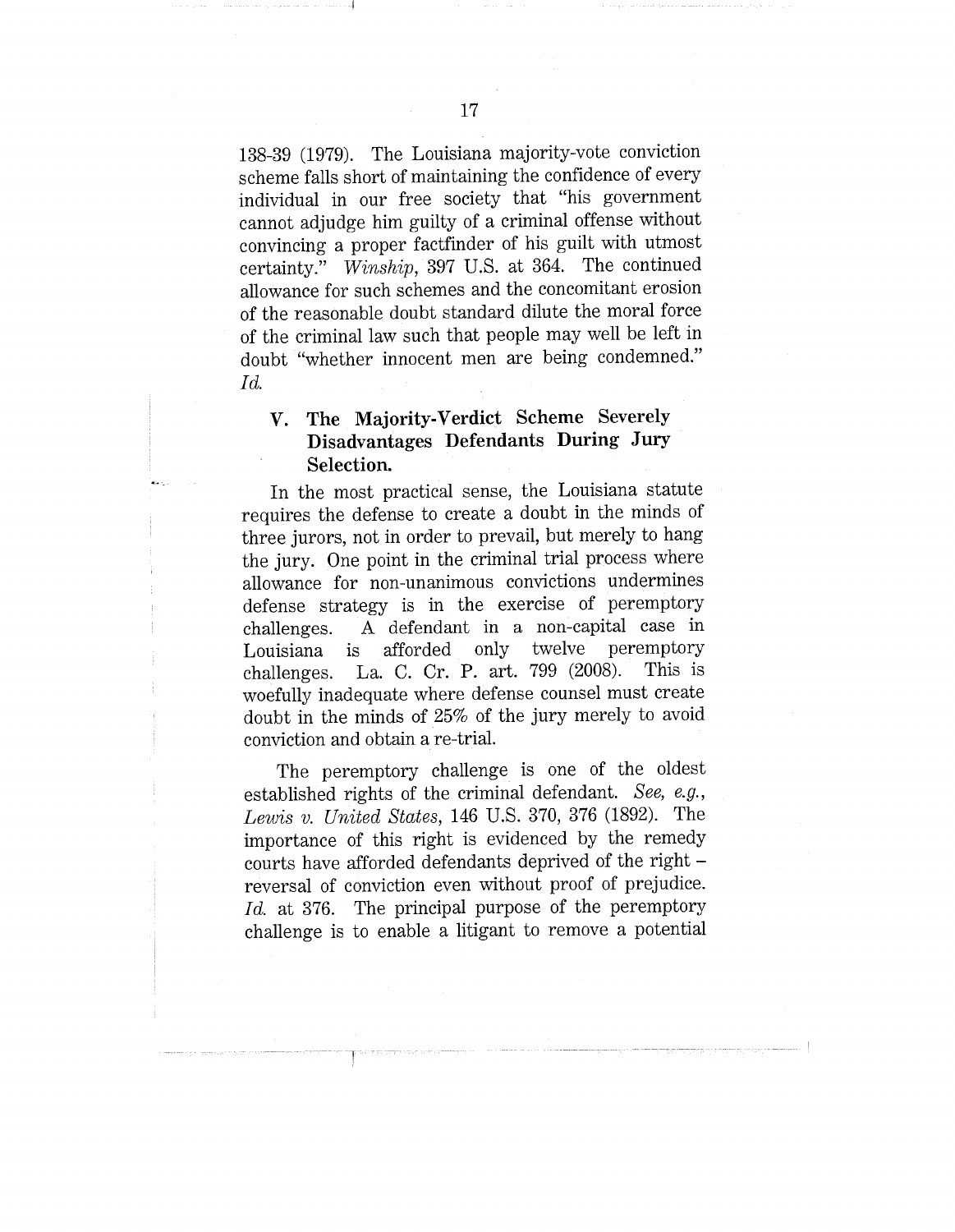juror in whom the litigant perceives bias or hostility. *Swain v. Alabama,* 380 U.S. 202, 212 (1965), *overruled on other grounds by Batson v.. Kentucky,* 476 U.S. 79 (1986), The effective exercise of this right is especially important in circumstances where counsel finds it necessary to conduct vigorous questioning of prospective jurors to expose possible causes for challenge.

In cases where conviction may result upon a nonunanimous verdict, defense counsel has a duty to be especially vigorous in her efforts to expose bias, hostility and indifference in prospective jurors. Under federal law, in non-capital felony cases, it is recognized that a defendant should be allotted ten peremptory challenges to accomplish this objective, in circumstances where a single dissenting vote will permit the defendant to avoid conviction. Fed. R, Crim. P. 24 (b)(2) (2008). Where, however, a defendant must persuade three jurors in order to avoid conviction, and defense counsel must ferret out not only those prospective jurors who may be biased or hostile, but also those of weak will who cannot take or vocalize an unpopular stance, the importance of having an adequate number of peremptory challenges is much more pronounced. The allotment to defendants in Louisiana of a mere twelve peremptory challenges, while permitting conviction upon a vote of only ten jurors, tilts the field dramatically in favor of the government.

### **VI. Allowing Conviction On The Basis Of Non-Unanimous Juries Is Inherently Coercive And Discourages Juror Dissent.**

A jury instruction approving a 10-2 or 11-1 verdict essentially admonishes a dissenting juror that his view of the evidence is likely inaccurate, and that his theory of the case is entitled to no deference. Indeed, such an instruction is the equivalent of admonishing the jury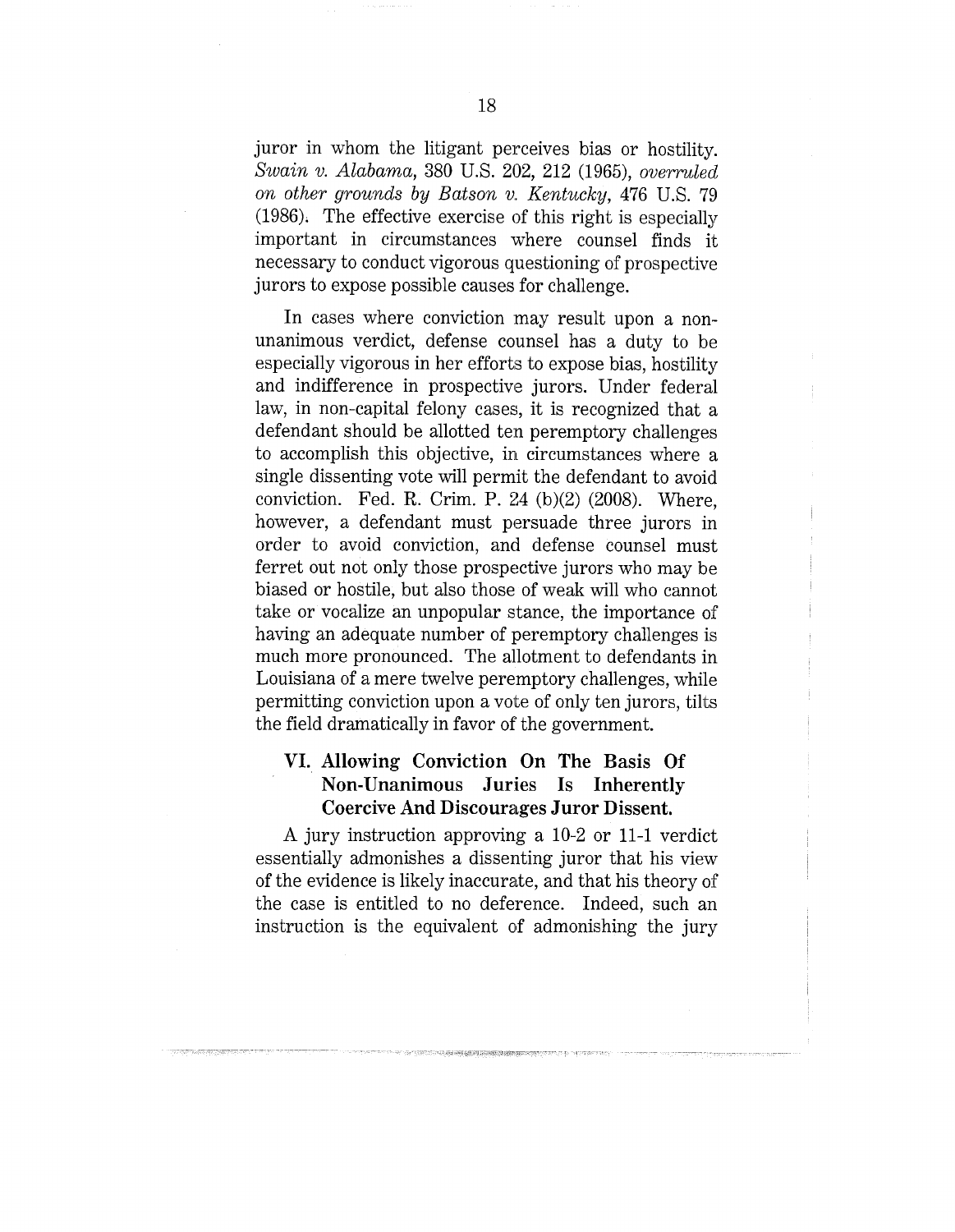that "a 'dissenting juror should consider whether his doubt was a reasonable one . . . [when it made] no impression upon the minds of so many men, equally honest, equally intelligent with himself.'" *Johnson,* 406 U.S. at 361-62 *(quoting Allen v. United States,* 164 U.S. 492, 501 (1896)) (alteration in the original). Notably, the dangers of such an explicit suggestion have been recognized by the many courts of appeal that have employed their supervisory powers to rewrite the *Allen* instruction to remove the coercive sting that it inflicts on dissenting voices. *See, e.g., United States v. Paniagua-Ra~nos,* 135 F.3d 193, 197 (1st Cir. 1998) (stating that *Allen* instruction must tell members of both the majority and the minority to reexamine their positions); *United States v. Burgos,* 55 F.3d 933, 936 (4th Cir. 1995) (recognizing that "[i]n the traditional *Allen* charge, one of the most likely sources of coercion is rooted in the court's admonition to the jury that members of the minority reconsider the position taken by those in the majority"); *United States v. Thomas,* 449 F.2d 1177, 1187 (D.C. Cir. 1971) (en banc) (rejecting the *Allen* charge and adopting the ABA instruction); *United States v. Fioravanti,* 412 F.2d 407, 417 (3d Cir. 1969) (holding instruction that a juror should "distrust his own judgment if he finds a large majority of the jurors taking a view different from his" is reversible error); *United States v. Brown,* 411 F.2d 930, 933-34 (7th Cir. 1961) (rejecting *Allen* charge in future cases and adopting the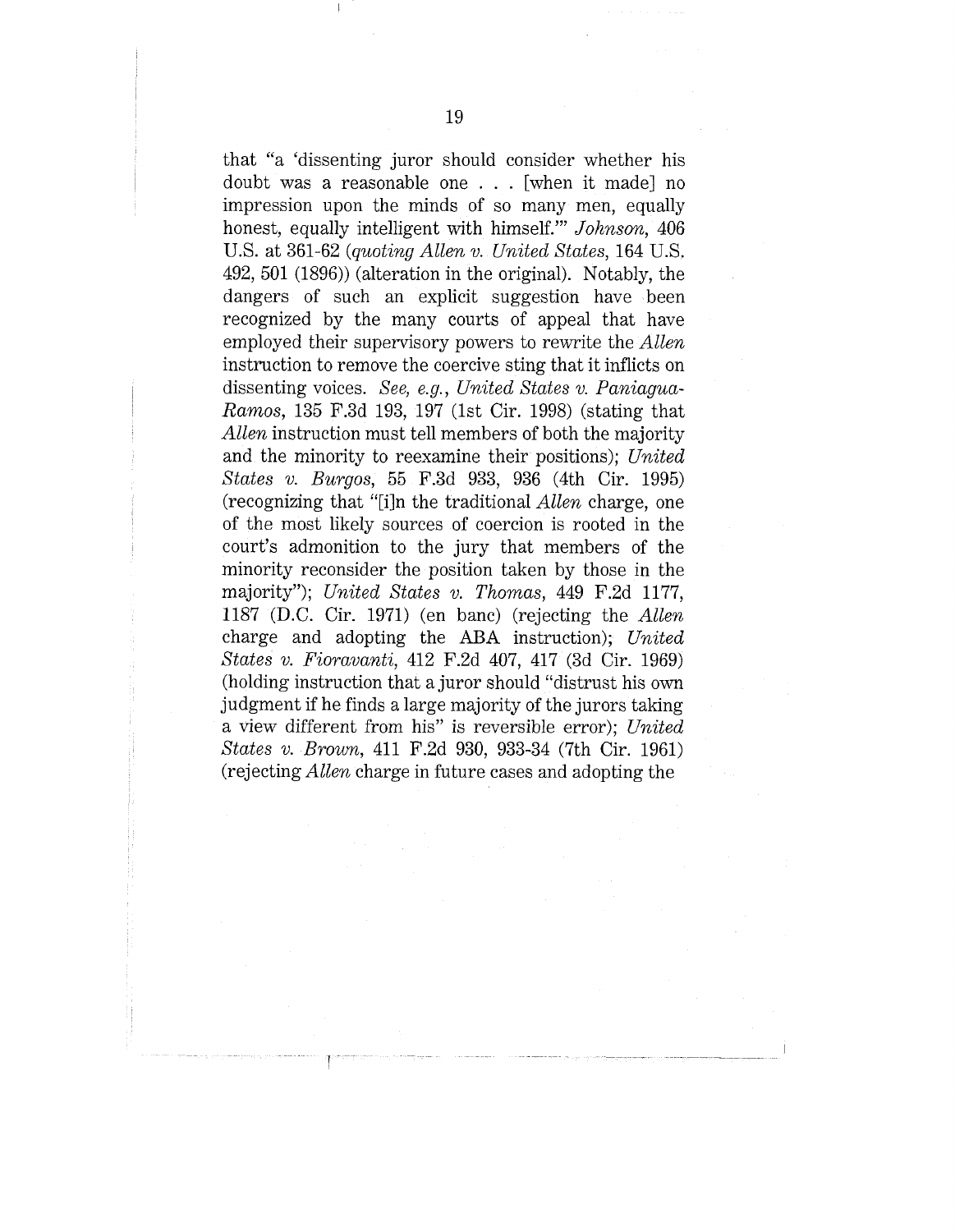ABA instruction).7

**Not surprisingly, empirical research has revealed** that this tilting of the field on which jury trials are **conducted in favor of the government has a measurable impact on the number of hung juries. Juries not required to be unanimous tend to hang less often.** *See* **Devine,** *supra* **13, at 669; ABA Principles,** *supra* **note 3, at 25 (survey of trial judges found that, where**

 $7$  The majority of states have also either completely rejected the traditional, one-sided *Allen* charge, *State v. Thomas,* 342 P.2d 197, 200 (Ariz. 1959); *Taylor v. People,* 490 P.2d 292, 295 (Colo. 1971); *State v. Fajardo,* 699 P.2d 20, 25 (Haw. 1985); *State v. Flint,* 761 P.2d 1158, 1164 (Idaho 1988); *State v. Randall,* 353 P.2d 1054, 1058 (Mont. 1960); *State v. Howard,* 537 N.E.2d 188, 192 (Ohio 1989); *State v. Ferguson,* 175 N.W.2d 57, 61 (S.D. 1970); or have replaced the traditional charge with language more balanced and salutary to the minority. *Fields v. State,* 487 P.2d 831, 842 (Alaska 1971) (Alaska 1987) (rejecting *Allen* charge in favor of ABA Standards Relating to Trial by Jury (1968) § 5.4, pp. 145-46 (approved draft) (predecessor to 3 ABA, Standards for Criminal Justice, Standard 15-4.4 (2d Ed. 1980)); *People v. Gainer,* 566 P.2d 997, 1005-09 (Cal. 1977); *Winters v. United States,* 317 A.2d 530, 533 (D.C. 1974); *People v. Prim,* 289 N.E.2d 601, 609-10 (Ill. 1972); *Lewis v. State,* 424 N.E.2d 107, 110-11 (Ind. 1981); *State v. Nicholson,* 315 So. 2d 639, 641, 643 (La. 1975); *State v. White,* 285 A.2d 832, 838 (Me. 1972); *Goodmuth v. State,* 490 A.2d 682, 687 (Md. 1985); *Commonwealth v. Rod~iquez,* 300 N.E.2d 192, 200-02 (Mass. 1973); *People v. Sullivan,* 220 N.W.2d 441, 450 (Mich. 1974); *State v. Martin,* 211 N.W.2d 765, 771 (Minn. 1973); *Gearlso~ v. State,* 482 Soi2d 1141, 1143 (Miss.1986); *State v. Garza,* 176 N.W.2d 664, 666 (Neb. 1970); *State v. Czachor,* 413 A.2d 593, 597-98 (N.J. 1980); *Com~onwealth v. Spencer,* 275 A.2d 299, 303-04 (Pa. 1971); *State v. Patriarca~,* 308 A.2d 300, 322-23 (R.I., 1973); *Kersey v. State,* 525 S.W.2d 139, 144 (Tenn. 1975); *State v. Perry,* 306 A.2d 110, 112 (Vt. 1973); *Quarles v. State,* 233 N.W.2d 401,402 (Wis. 1975); *Hoskins v. State,* 552 P.2d 342, 347 n.8 (Wyo. 1976).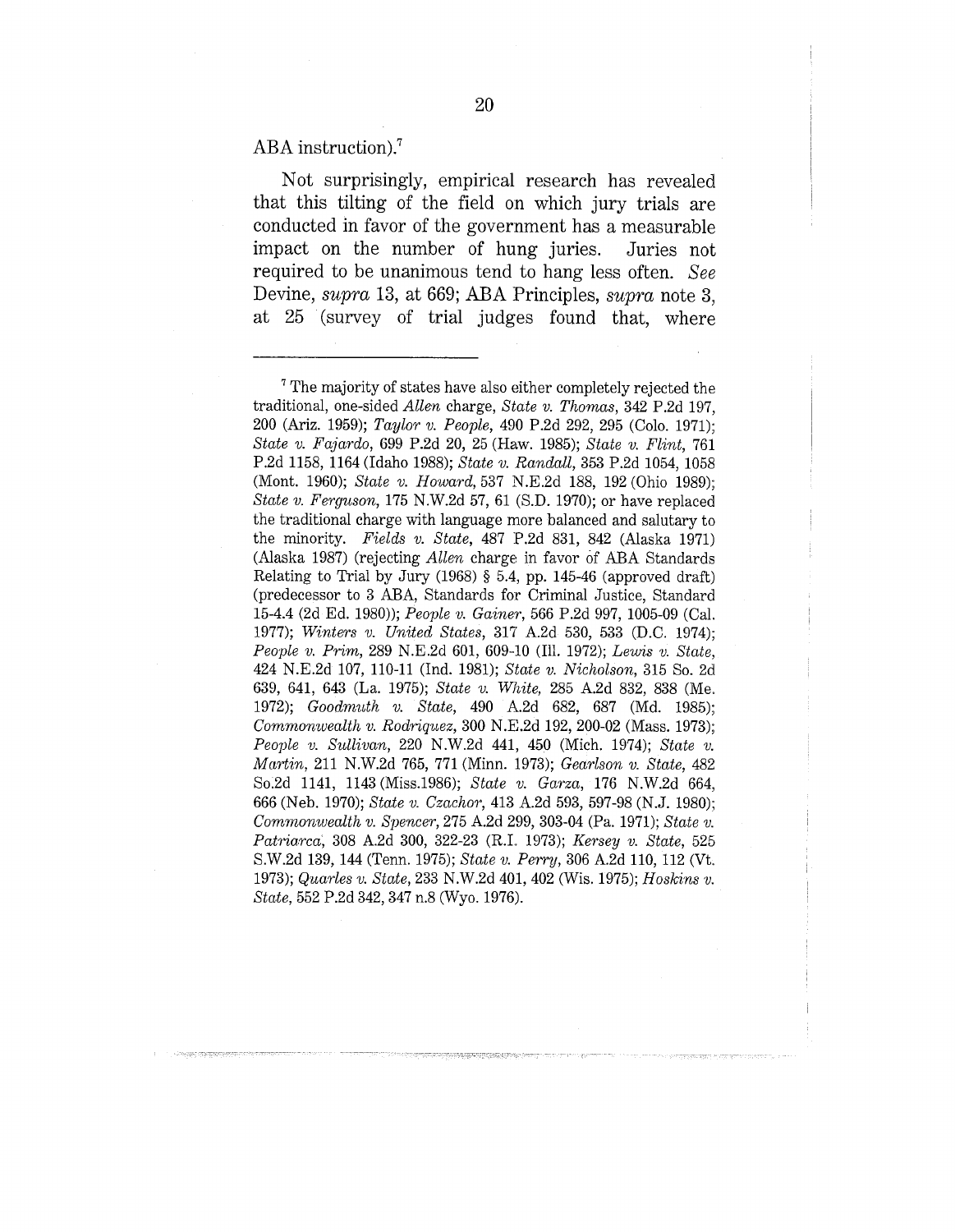unanimous verdicts were required, 5.6% of juries ended in deadlock, compared with 3.1% where majority verdicts were permitted) (citing Harry Kalven & Hans Zeisel, THE AMERICAN JURY 463 (1966)). Although the differentials are obviously not pronounced, they do suggest that in a small number of cases, the accused would have fared better under a system requiring unanimity, as opposed to one employing a majority decision rule. *See Johnson*, 406 U.S. at 390 (Douglas, J., dissenting). This is especially true given that only onethird of the cases resulting in hung juries are re-tried; half are disposed of by plea agreements or dismissals. ABA Principles, *supra* note 3, at 25 (citing Paula L. Hannaford-Agor et al., ARE HUNG JURIES A PROBLEM? 67 (2002)). In all events, however small the differentials may be, to tilt the scale to any degree in favor of the government undermines the "fundamental value determination of our society that it is far worse to convict an innocent man than to let a guilty man go free." *Winship*, 397 U.S. at 1077 (Harlan, J., concurring). Where that sacrifice must be borne by the criminally accused so that the State may pursue interests that are "speculative, at best," these governmental interests must give way to the public's interest in the reliability and accuracy of the jury system. *Burch*, 441 U.S. at 139.

Finally, the abandonment of unanimity almost certainly adversely impacts the defense of the criminally accused in ways that have not yet been studied or analyzed. For example, it seems almost a truism that in states that allow for conviction by non-unanimous juries, the percentage of criminal defendants who enter into plea bargains, rather than go to trial against a prosecutor unencumbered by the constitutionally heightened burden of proof, will be markedly higher